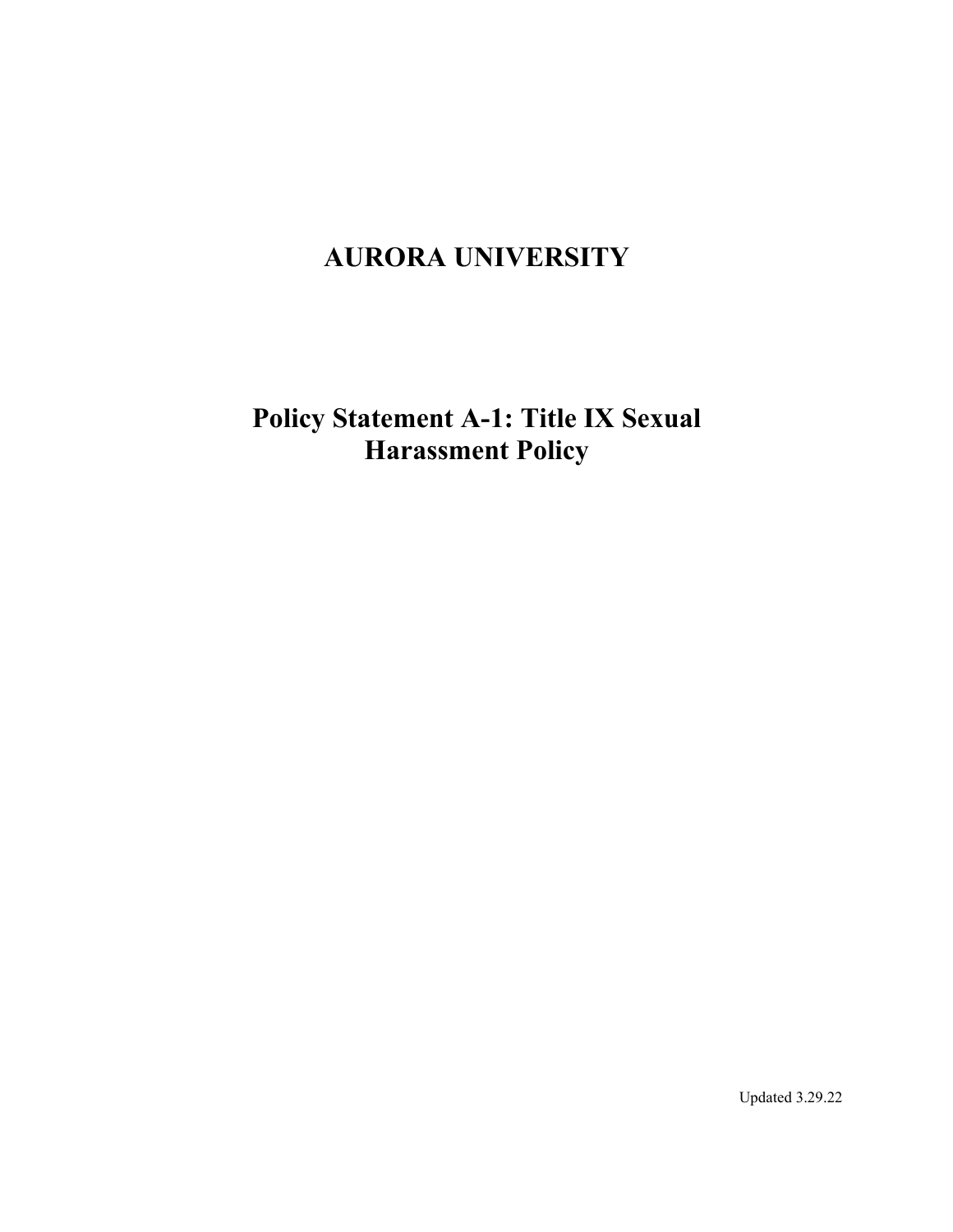# **Table of Contents**

# **Contents**

| I.          |    |
|-------------|----|
| II.         |    |
| III.        |    |
| IV.         |    |
| V.          |    |
|             |    |
|             |    |
|             |    |
|             |    |
| VI.         |    |
|             |    |
|             |    |
|             |    |
| VII.        |    |
| VIII.       |    |
| IX.         |    |
| $X_{\cdot}$ |    |
| XI.         |    |
| XII.        |    |
| XIII.       |    |
| XIV.        |    |
|             |    |
|             |    |
|             |    |
|             |    |
|             |    |
| XV.         |    |
|             |    |
|             |    |
|             | C. |
|             |    |
|             | E. |
|             | F. |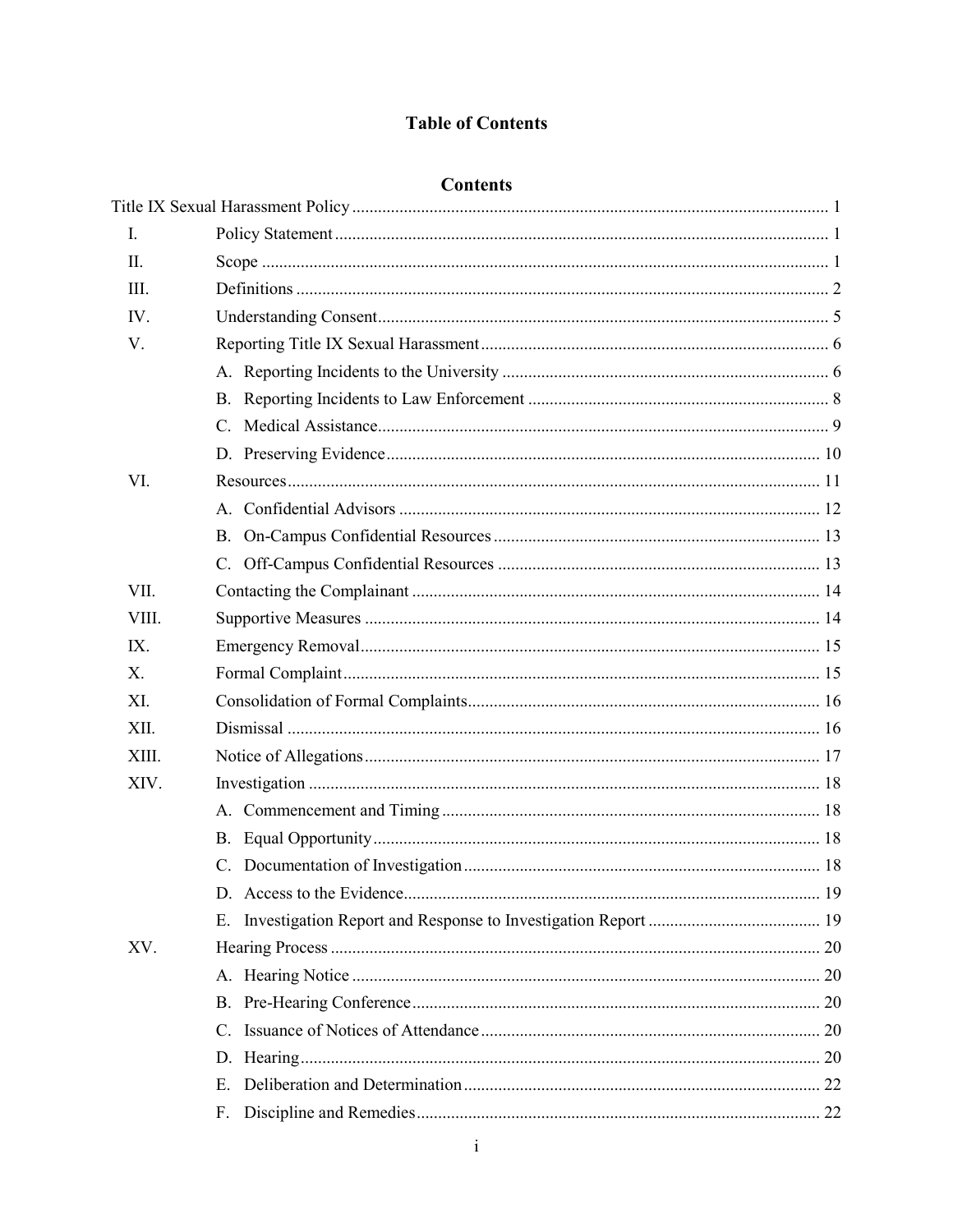| XVI.     |                                                                            |  |
|----------|----------------------------------------------------------------------------|--|
| XVII.    |                                                                            |  |
|          |                                                                            |  |
|          |                                                                            |  |
| XVIII.   |                                                                            |  |
| XIX.     |                                                                            |  |
| XX.      |                                                                            |  |
| XXI.     |                                                                            |  |
| XXII.    |                                                                            |  |
| XXIII.   |                                                                            |  |
| XXIV.    |                                                                            |  |
| XXV.     |                                                                            |  |
| XXVI.    |                                                                            |  |
| XXVII.   |                                                                            |  |
| XXVIII.  |                                                                            |  |
| XXIX.    |                                                                            |  |
| XXX.     |                                                                            |  |
| XXXI.    |                                                                            |  |
| XXXII.   |                                                                            |  |
| XXXIII.  |                                                                            |  |
| XXXIV.   |                                                                            |  |
| XXXV.    |                                                                            |  |
| XXXVI.   | Outside Appointments, Dual Appointments, Delegations, and Coordination  31 |  |
| XXXVII.  |                                                                            |  |
| XXXVIII. |                                                                            |  |
| XXXIX.   |                                                                            |  |
| XL.      |                                                                            |  |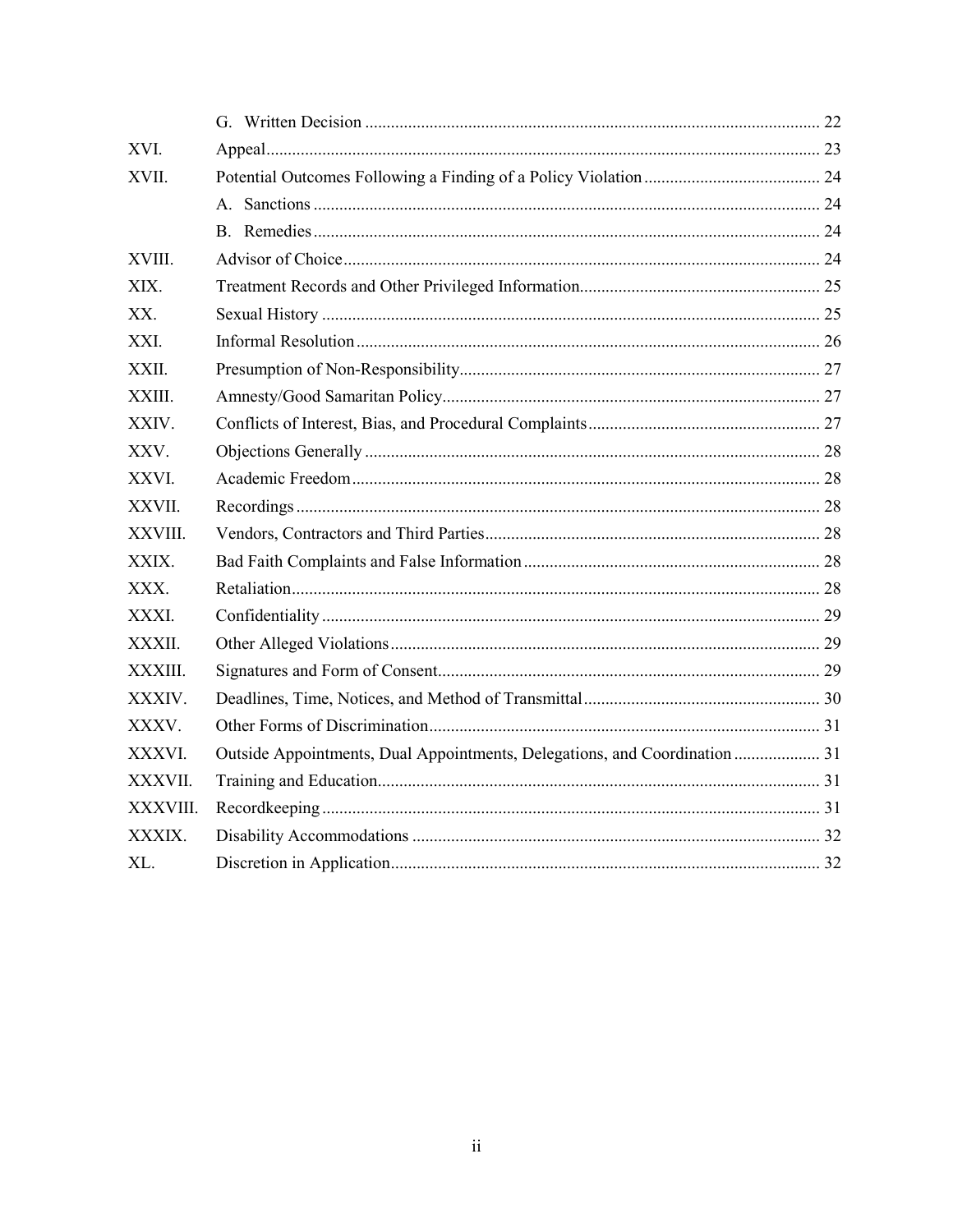### **Title IX Sexual Harassment Policy**

### <span id="page-3-1"></span><span id="page-3-0"></span>**I. Policy Statement**

Aurora University (the "University") is committed to providing a learning, working and living environment that promotes personal integrity, civility and mutual respect. The University does not discriminate, or tolerate discrimination against any member of its community on the basis of race, color, national origin, ancestry, sex/gender, age, religion, disability, pregnancy, veteran status, marital status, sexual orientation, or any other status protected by applicable federal, state or local law in matters of admissions, employment, or in any aspect of the educational programs or activities it offers. A copy of the University Notice of Nondiscrimination is available [here.](https://aurora.edu/documents/policies/university-notice-of-nondiscrimination.pdf)

Pursuant to the U.S. Department of Education's implementing regulations for Title IX of the Education Amendments of 1972 ("Title IX") (*see* 34 C.F.R. § 106 *et seq.*), the University has adopted this Policy. Specific conduct prohibited by Title IX is addressed through this Policy. The University has adopted its Policy Prohibiting Discrimination, Sexual Misconduct and Interpersonal Violence to address sex-based discrimination not covered by the University's Title IX Sexual Harassment Policy, including other forms of discrimination prohibited by Title IX and sexual misconduct and interpersonal violence prohibited by the Illinois Preventing Sexual Violence in Higher Education Act.

For purposes of this Policy, Title IX Sexual Harassment includes Quid Pro Quo Sexual Harassment, Hostile Environment Sexual Harassment, Sexual Assault, Domestic Violence, Dating Violence, and Stalking.

When reports of Title IX Sexual Harassment are received, the University will provide the parties supportive measures, as appropriate, to restore or preserve equal access to the University's Education Programs and Activities.

### <span id="page-3-2"></span>**II. Scope**

This Policy applies to Title IX Sexual Harassment that occurs within the University's Education Programs and Activities and that is committed by an administrator, faculty member, staff, student, contractor, guest, or other member of the University community.

This Policy does not apply to Title IX Sexual Harassment that occurs outside the scope of the University's Education Programs and Activities, including any sexual misconduct that occurs offcampus; such sexual misconduct may be prohibited by the University's Policy Prohibiting Discrimination, Sexual Misconduct, and Interpersonal Violence or other University policies and standards.

Consistent with the U.S. Department of Education's implementing regulations for Title IX, this Policy does not apply to Title IX Sexual Harassment that occurs outside the geographic boundaries of the United States, even if the Title IX Sexual Harassment occurs in the University's Education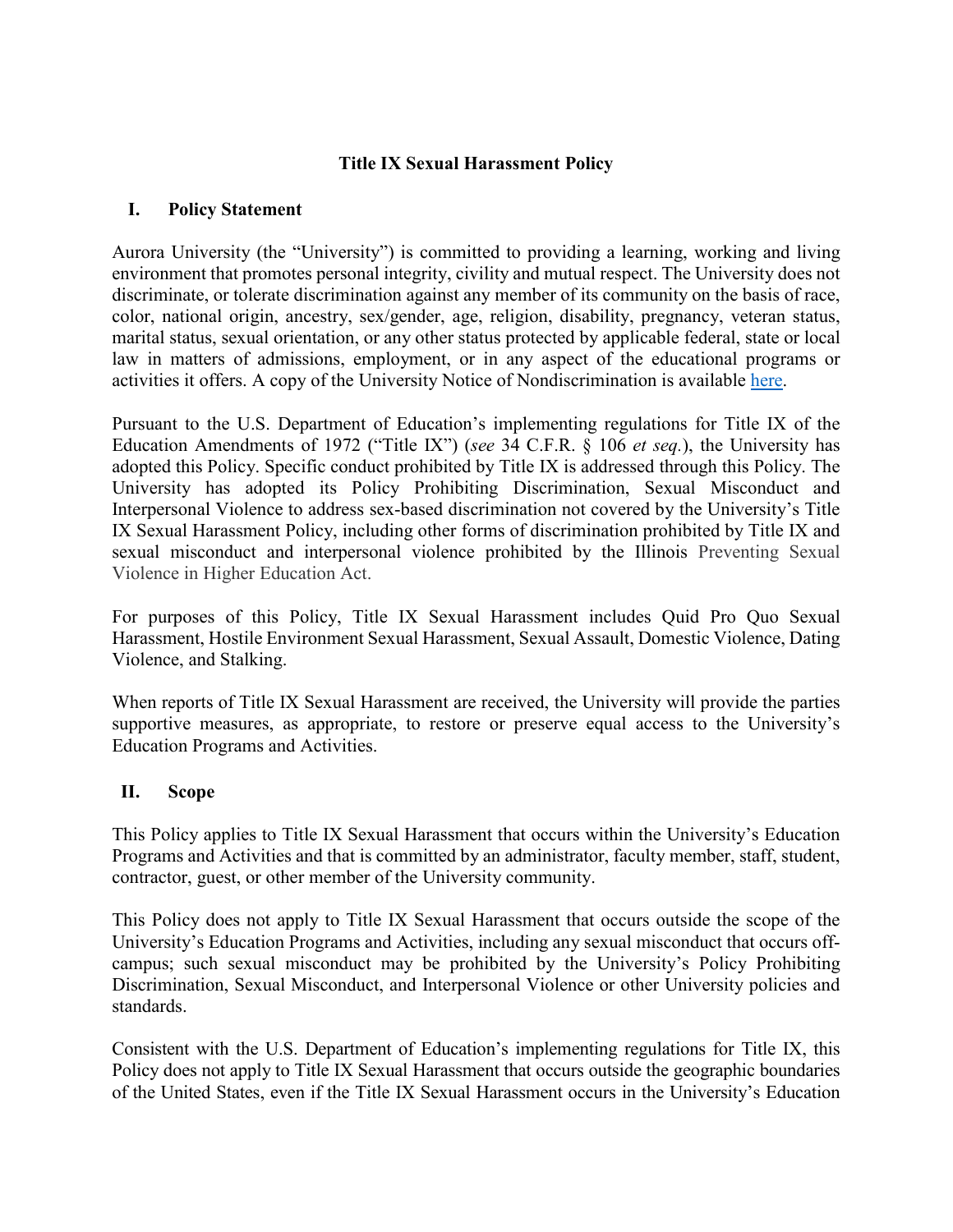Programs and Activities, such as a study abroad program. Title IX Sexual Harassment that occurs outside the geographic boundaries of the United States may be prohibited by the University's Policy Prohibiting Discrimination, Sexual Misconduct, and Interpersonal Violence or other University policies and standards.

### <span id="page-4-0"></span>**III. Definitions**

**A. "Title IX Sexual Harassment"** is conduct on the basis of sex that constitutes:

An employee of the University conditioning the provision of an aid, benefit, or service of the University on an individual's participation in unwelcome sexual contact ("Quid Pro Quo Sexual Harassment"); or

Unwelcome conduct determined by a reasonable person to be so severe, pervasive, and objectively offensive that it effectively denies a person access to the University's Education Programs and Activities.

Title IX Sexual Harassment also constitutes Sexual Assault, Domestic Violence, Dating Violence, or Stalking.

- **B. "Sexual Assault**" includes the sex offenses of Rape, Sodomy, Sexual Assault with an Object, Fondling, Incest, and Statutory Rape.<sup>[1](#page-4-1)</sup>
	- 1. "Rape" is the carnal knowledge of a person, without the consent of the victim, including instances where the victim is incapable of giving consent because of his/her age or because of his/her temporary or permanent mental or physical incapacity. There is "carnal knowledge" if there is the slightest penetration of the vagina or penis by the sexual organ of the other person. Attempted Rape is included.
	- 2. "Sodomy" is oral or anal sexual intercourse with another person, without the consent of the victim, including instances where the victim is incapable of giving consent because of his/her age or because of his/her temporary or permanent mental or physical incapacity.
	- 3. "Sexual Assault with an Object" is using an object or instrument to unlawfully penetrate, however slightly, the genital or anal opening of the body of another person, without the consent of the victim, including instances where the victim is incapable of giving consent because of his/her age or because of his/her temporary or permanent mental or physical incapacity. An "object" or "instrument" is anything used by the offender other than the offender's genitalia.

<span id="page-4-1"></span><sup>&</sup>lt;sup>1</sup> The University's definition of "Sexual Assault" is mandated by federal regulations implementing Title IX of the Education Amendments of 1972. Those regulations require the University to adopt a definition of "Sexual Assault" that incorporates various forcible and non-forcible sex crimes as defined by the FBI's Uniform Crime Reporting System. See 34 C.F.R. § 106.30(a).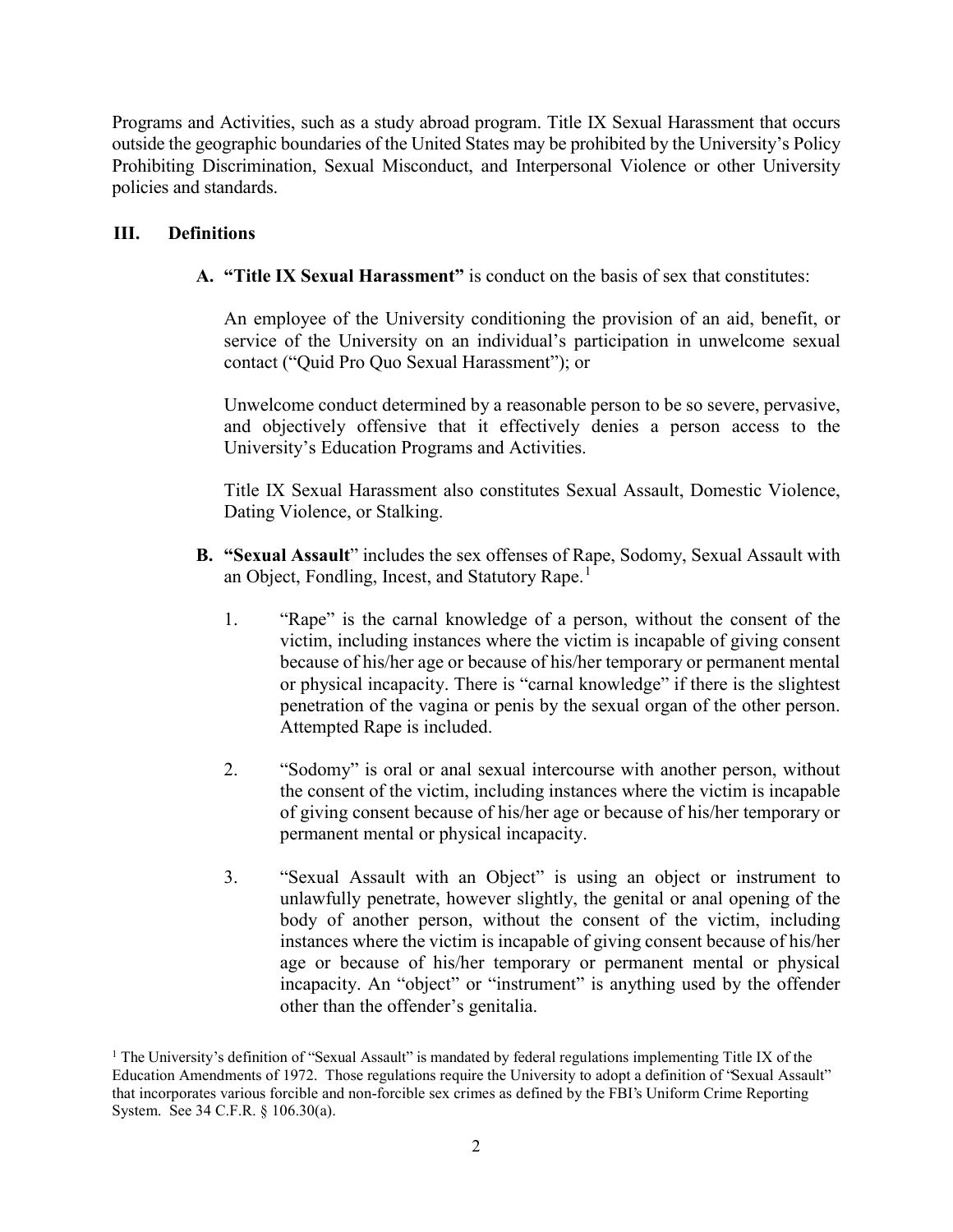- 4. "Fondling" is the touching of the private body parts of another person for the purpose of sexual gratification, without the consent of the victim, including instances where the victim is incapable of giving consent because of his/her age or because of his/her temporary or permanent mental or physical incapacity.
- 5. "Incest" is sexual intercourse between persons who are related to each other within the degrees wherein marriage is prohibited by law.
- **E. "Domestic Violence"** is felony or misdemeanor crimes of violence committed by a current or former spouse or intimate partner of the victim, by a person with whom the victim shares a child in common, by a person who is cohabitating with or has cohabitated with the victim as a spouse or intimate partner, by a person similarly situated to a spouse of the victim under the domestic or family violence laws or by any other person against an adult or youth victim who is protected from that person's acts under domestic or family violence laws.
- **F. "Dating Violence"** is violence committed by a person
	- 1. Who is or has been in a social relationship of a romantic or intimate nature with the victim; and
	- 2. Where the existence of such a relationship will be determined based on a consideration of the following factors:
		- The length of the relationship;
		- The type of relationship; and
		- The frequency of interaction between the persons involved in the relationship.
- **G. "Stalking"** is engaging in a course of conduct directed at a specific person that would cause a reasonable person to:
	- Fear for their safety or the safety of others; or
	- Suffer substantial emotional distress.
- **H. "Consent"** refers to words or actions that a reasonable person in the perspective of the Respondent would understand as agreement to engage in the sexual conduct at issue. A person who is Incapacitated is not capable of giving Consent.
- **I. "Incapacitation"** Incapacitation is a state where one cannot make a rational, reasonable decision to engage in sexual activity because they lack the ability to understand the fact, nature, or extent of the act (e.g., to understand the "who, what, when, where, why or how" of their sexual interaction), and/or are physically helpless.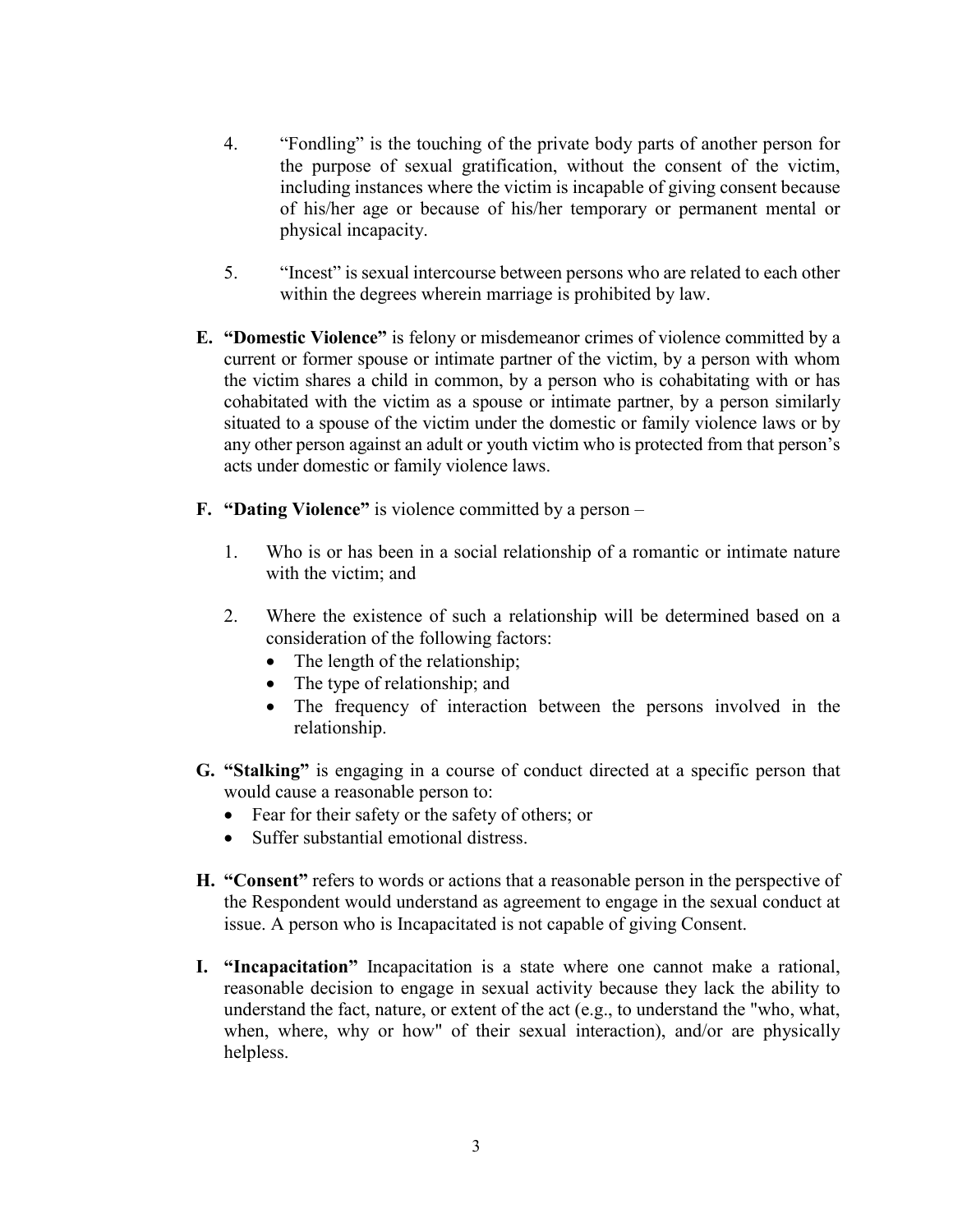- **J. "Retaliation"** is intimidation, threats, coercion, or discrimination against any individual for the purpose of interfering with any right or privilege secured by Title IX and its implementing regulations or because an individual has made a report or complaint, testified, assisted, or participated or refused to participate in any manner in an investigation, proceeding, or hearing under this Policy.
- **K. "Complainant"** means an individual who is alleged to be the victim of conduct that could constitute Title IX Sexual Harassment.
- **L. "Respondent"** means an individual who has been reported to be the perpetrator of conduct that could constitute Title IX Sexual Harassment.
- **M. "Formal Complaint"** means a document filed by a Complainant or signed by the Title IX Coordinator alleging Title IX Sexual Harassment against a Respondent and requesting that the University investigate the allegation of Title IX Sexual Harassment in accordance with this Policy. At the time of filing a Formal Complaint, a Complainant must be participating in or attempting to participate in the University's education programs and activities. A "document filed by a Complainant" means a document or electronic submission (such as an email or through an online portal provided for this purpose by the University) that contains the Complainant's physical or electronic signature or otherwise indicates that the Complainant is the person filing the Complaint.
- **N. "Supportive Measures"** are non-disciplinary, non-punitive individualized services offered, as appropriate, and reasonably available, and without fee or charge, to the Complainant or Respondent before or after the filing of a Formal Complaint or where no Formal Complaint has been filed. Supportive Measures are designed to restore or preserve equal access to the University's Education Programs and Activities without unreasonably burdening the other party, including measures designed to protect the safety of all parties or the University's education environment, or deter Title IX Sexual Harassment. Supportive measures may include: counseling, extensions of academic or other deadlines, course-related adjustments, modifications to work or class schedules, campus escort services, changes in work or housing locations, leaves of absence, increased security and monitoring of certain areas of campus, other changes to academic, living, dining, transportation, and working situations, honoring an order of protection or no contact order entered by a State civil or criminal court, and other similar measures. Supportive Measures may also include mutual restrictions on contact between the parties.
- **O. "Education Programs and Activities"** includes locations, events, or circumstances over which the University exercises substantial control over both the Respondent and the context in which the sexual harassment occurs, and also includes any building owned or controlled by a student organization that is officially recognized by the University, including, but not limited to, in-person and online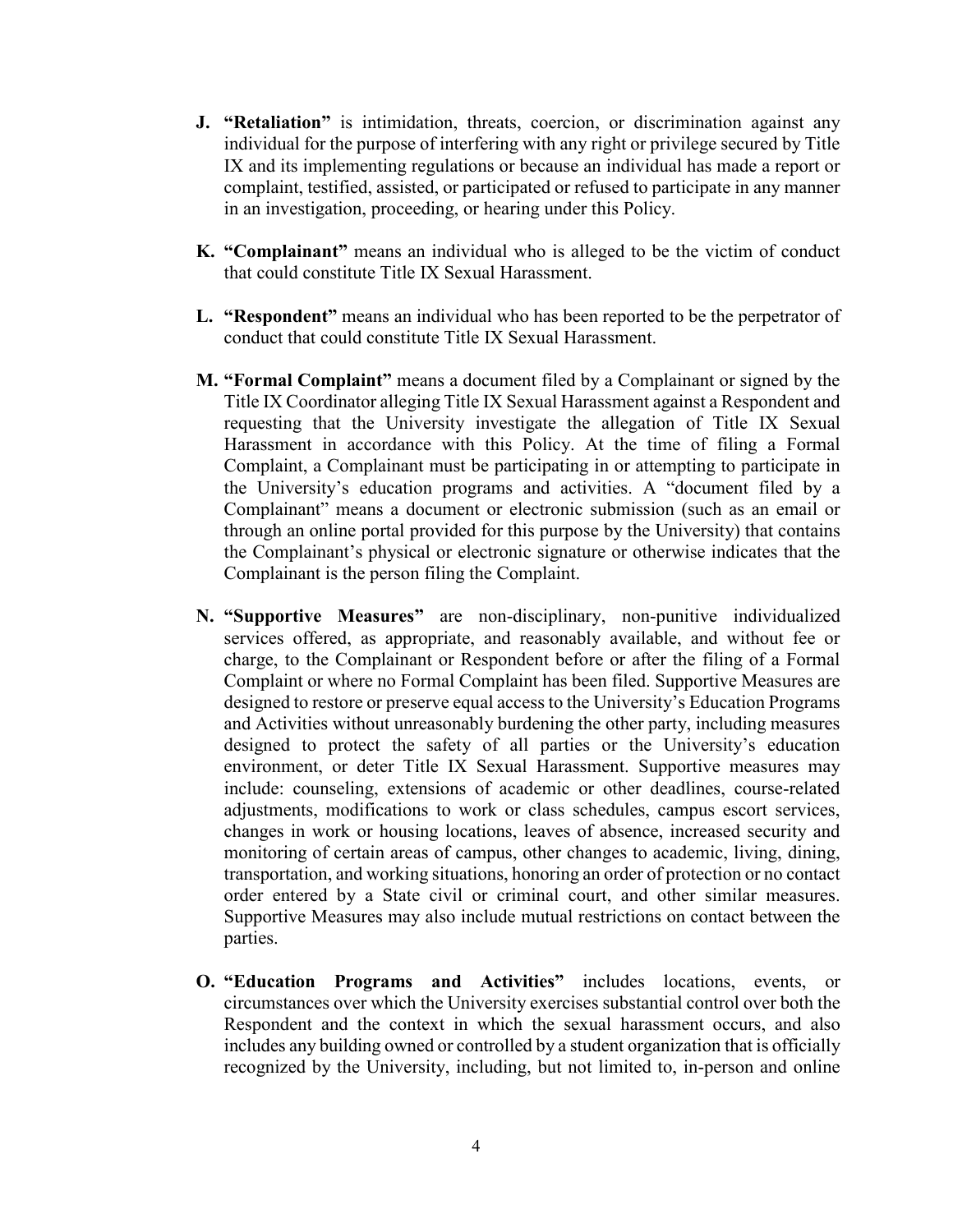educational instruction, employment, extracurricular activities, athletics, residence life, and dining services.

# <span id="page-7-0"></span>**IV. Understanding Consent**

- Consent is informed, freely and actively given agreement to sexual activity and requires clear communication between all persons involved in a sexual encounter. It is the responsibility of the initiator of sexual contact to make sure they understand fully what the person with whom they are involved wants and does not want sexually.
- Consent is active, not passive. Consent can be communicated verbally or by actions. But in whatever way consent is communicated, it must be mutually understandable.
- Consent cannot be inferred from silence, lack of verbal or physical resistance, or submission resulting from the use or threat of force.
- Consent cannot be inferred from a person's manner of dress.
- Consent to one form of sexual activity does not constitute consent to other forms of sexual activity.
- Previous relationships or consent to past sexual activity does not constitute consent to future sexual activity.
- Consent to engage in sexual activity with one person does not constitute consent to engage in sexual activity with another.
- Consent cannot be procured by use of physical force, compelling threats, intimidating behavior, or coercion. Coercion is unreasonable pressure for sexual activity. Coercive behavior includes, but is not limited to:
	- o Repeated or continued pressure by the sexual aggressor in an effort to engage in sexual contact with the individual.
	- o Making repeated threats of harm if the individual does not want to participate in sexual contact.
	- o Making the individual feel as if sexual contact is owed to the sexual aggressor.
	- o Using manipulative comments to try to pressure the individual to engage in sexual contact.
	- o Providing the individual with alcohol and/or drugs in an effort to decrease their inhibitions and decision-making capacity.
- Consent can be withdrawn at any time.
- A person cannot consent to sexual activity if that person is unable to understand the nature of the activity or give knowing consent due to circumstances, including without limitation the following: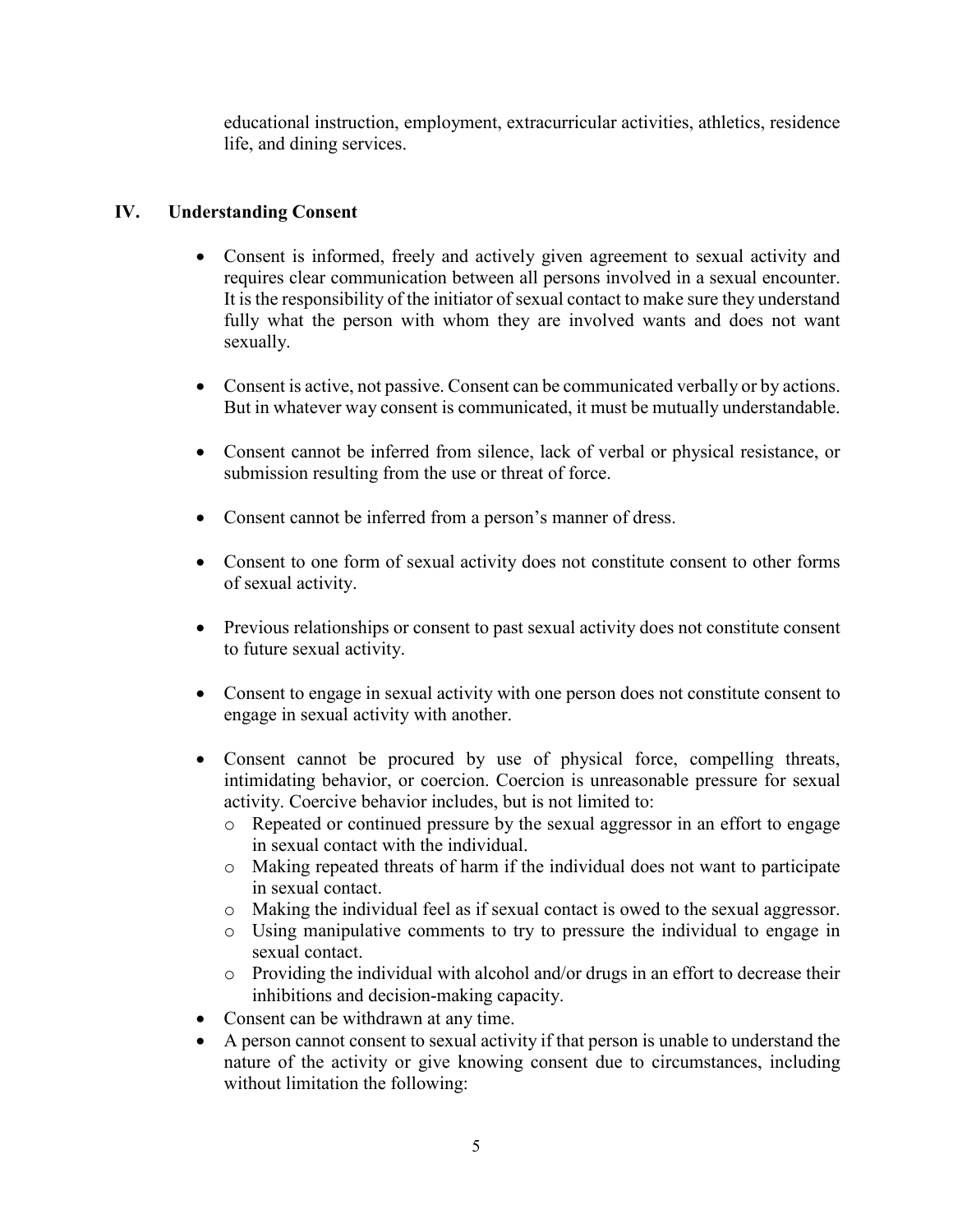- o The individual is incapacitated due to drug or alcohol consumption, either voluntarily or involuntarily;
- o The individual is unconscious, asleep, or otherwise unaware that sexual activity is occurring;
- o The individual is under age under state law; or
- o The individual cannot provide consent due to a mental disability or impairment.

In general, sexual activity while under the influence of alcohol or other drugs poses a risk to all Parties. If there is any doubt as to the level or extent of the other individual's intoxication, it is safest to forgo or cease any sexual contact or activity.

The standard measure for consent is whether a reasonable person should have known that consent had not been or could not be given.

### <span id="page-8-1"></span><span id="page-8-0"></span>**V. Reporting Title IX Sexual Harassment**

### **A. Reporting Incidents to the University**

The University encourages members of the University Community to report any and all instances of Title IX Sexual Harassment, even if they are unsure whether the conduct rises to the level of a Policy violation. Any person may report Title IX Sexual Harassment to the Title IX Coordinator. Reports may be made by complainants, third parties, witnesses, or bystanders, and may be made in person, by regular mail, telephone, electronic mail, or by any other means that results in the Title IX Coordinator receiving the person's verbal or written report. In-person reports must be made during normal business hours, but reports can be made by regular mail, telephone, or electronic mail at any time, including outside normal business hours.

The name and contact information for the Title IX Coordinator is:

Ann Almasi-Bush, Assistant Vice President for Student Life and Title IX Coordinator Office location: Founders House 101 Phone: (630) 844-4578 Email: aalmasibush@aurora.edu

In addition to reporting to the Title IX Coordinator, any person may report Title IX Sexual Harassment to the following University employees:

**Assistant Title IX Coordinators**  Jessica Nunez, Behavioral Intervention Team Case Manager and Assistant Title IX Coordinator Office location: Wellness Center 107 Phone: (630) 844-7558 Email: [jnunez@aurora.edu](mailto:jnunez@aurora.edu)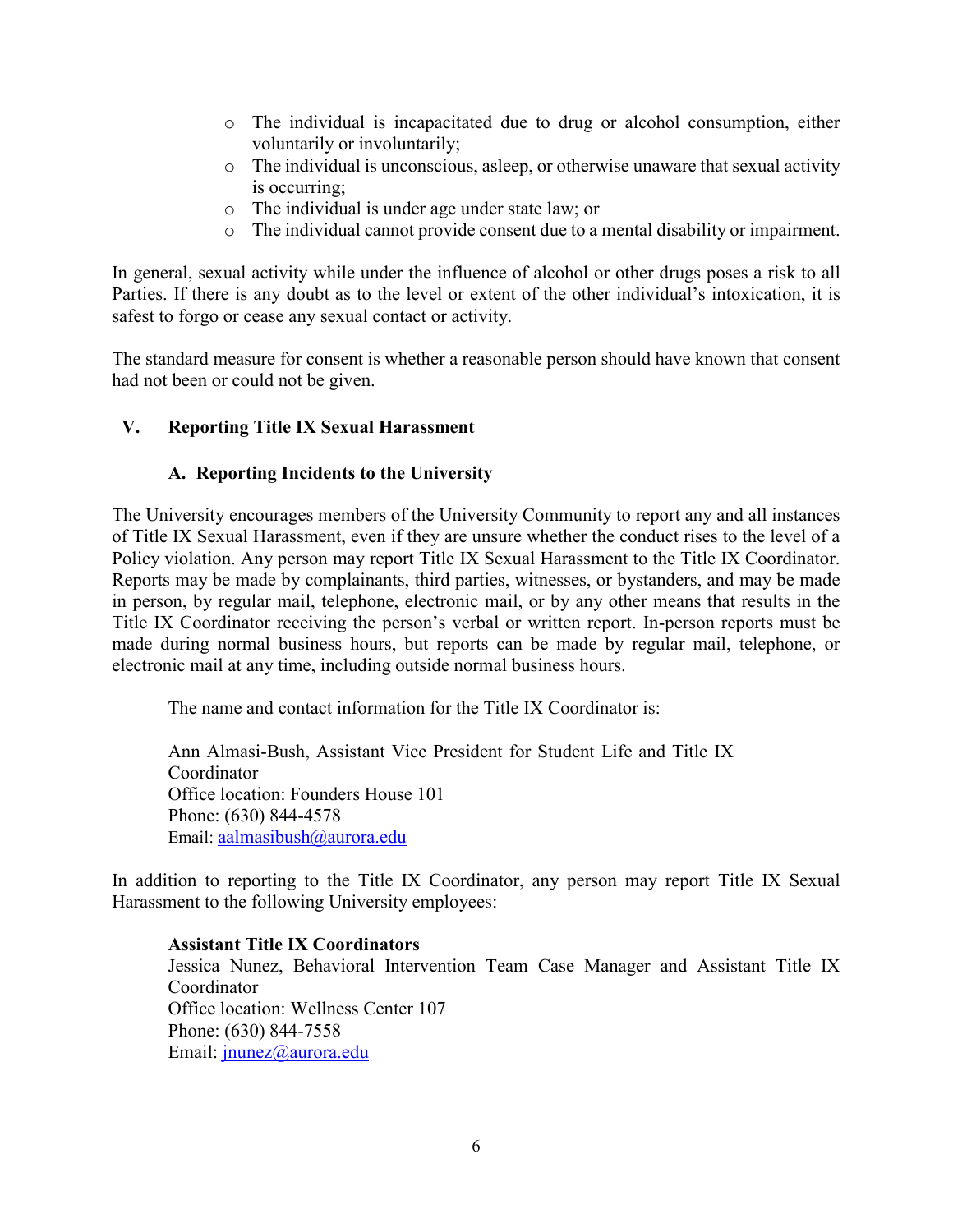Jim Hamad, Vice President for Athletics and Assistant Title IX Coordinator Office location: 247 Alumni Hall Phone: (630) 844-4910 Email: jhamad@aurora.edu

Dr. Kate Herrick, Vice President for Academics and Student Life GWC and Assistant Title IX Coordinator Office location: Meyer Hall Phone: (262) 245-8581 Email: [kherrick@aurora.edu](mailto:kherrick@aurora.edu) 

Chris Smith, Director of Residence Life and Assistant Title IX Coordinator Office location: 105A Eckhart Hall Phone: (630) 844-6143 Email: [csmith@aurora.edu](mailto:csmith@aurora.edu) 

### **Reporting Officials**

University employee with managerial authority over other employees, including senior staff members, deans, department heads, unit supervisors, and other managers (collectively "Reporting Officials") who must promptly forward such report of Title IX Sexual Harassment to the Title IX Coordinator.

All other University employees, except those identified in the Confidential Resources section below are encouraged, but are not required to, forward reports of Title IX Sexual Harassment to the Title IX Coordinator.

### **Aurora University Department of Campus Public Safety**

1408 Southlawn Place, Aurora, IL 60506 (630) 844-5450 (emergency) (630) 844-6140 (non-emergency) [cpsafety@aurora.edu](mailto:cpsafety@aurora.edu) 

### **To File a Report Electronically and/or Anonymously**

Reports can also be submitted via the University Sexual Misconduct webpage at [https://aurora.edu/sexual-misconduct.](https://aurora.edu/sexual-misconduct) A report made through the University's Sexual Misconduct webpage can be submitted anonymously. Upon filing an electronic report, the electronic reporter (if not anonymous) will receive an electronic response within 12 hours.

Once a report of Title IX Sexual Harassment is made, the Complainant has several options such as, but not limited to:

• Obtaining Supportive Measures from the University, including counseling at no cost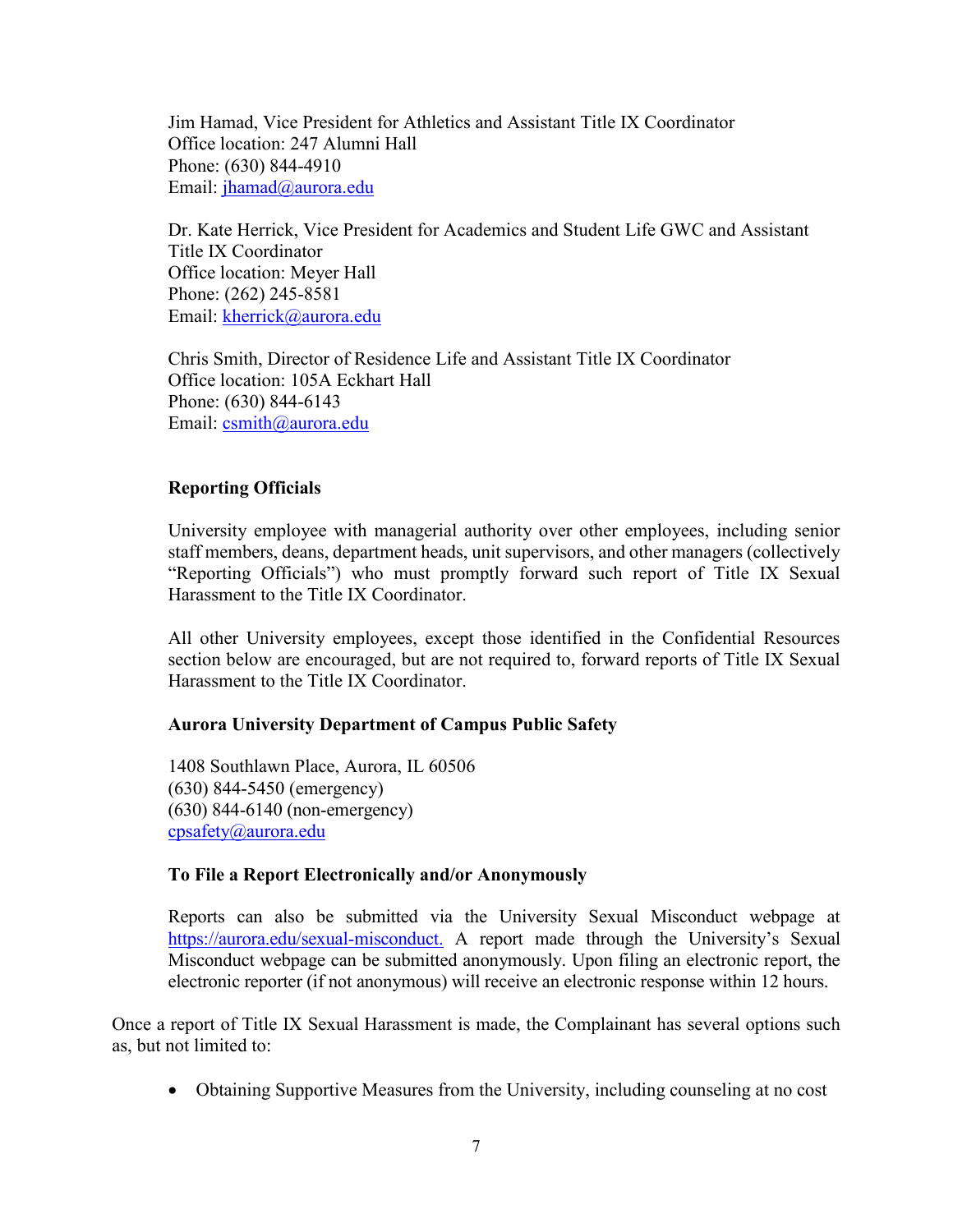- Contacting parents or a relative
- Seeking legal advice
- Pursuing legal action against the perpetrator
- Filing a Formal Complaint with the University
- Requesting that the University take no further action

Although a Complainant may request that the University take no further action, in some instances it may be appropriate for the Title IX Coordinator to sign a Formal Complaint to initiate a grievance process against a respondent.

### **Inquiries about this Policy and Title IX may also be directed to:**

U.S. Department of Education (Chicago Office) John C. Kluczynski Federal Building 230 S. Dearborn Street, 37th Floor Chicago, IL 60604 Phone: (312) 730-1560 Email: OCR.Chicago@ed.gov

### **B. Reporting Incidents to Law Enforcement**

<span id="page-10-0"></span>Individuals also have the option to contact the appropriate law enforcement authorities regarding the possibility of filing a criminal complaint. The University employees and offices identified above, as well as the confidential resources and confidential advisors identified below, are available to assist students and others in making contact with appropriate law enforcement authorities upon request. All Complainants have the option to pursue a criminal complaint with an appropriate law enforcement agency, to pursue a complaint under the University's policies and procedures, or to pursue both processes simultaneously.

The University will investigate and resolve alleged or suspected violations of this Policy where appropriate, whether or not a criminal complaint is pursued by the Complainant. The University reserves the right to proceed with or resolve its own investigation prior to the conclusion of any criminal investigation or criminal proceeding.

The University may, in some circumstances, defer the fact-finding portion of its investigation for a limited time while law enforcement gathers evidence. In such cases, the Title IX Coordinator shall inform the parties of the need to defer the University's fact-finding, provide regular updates on the status of the investigation, and notify the parties when the University's fact-finding resumes.

Because the standards for finding a violation of criminal law are different from the standards for finding a violation of this Policy, criminal investigations or reports are not determinative of whether Title IX Sexual Harassment, for purposes of this Policy, has occurred. In other words, conduct may constitute Title IX Sexual Harassment under this Policy even if law enforcement agencies lack sufficient evidence of a crime and therefore decline to investigate or prosecute.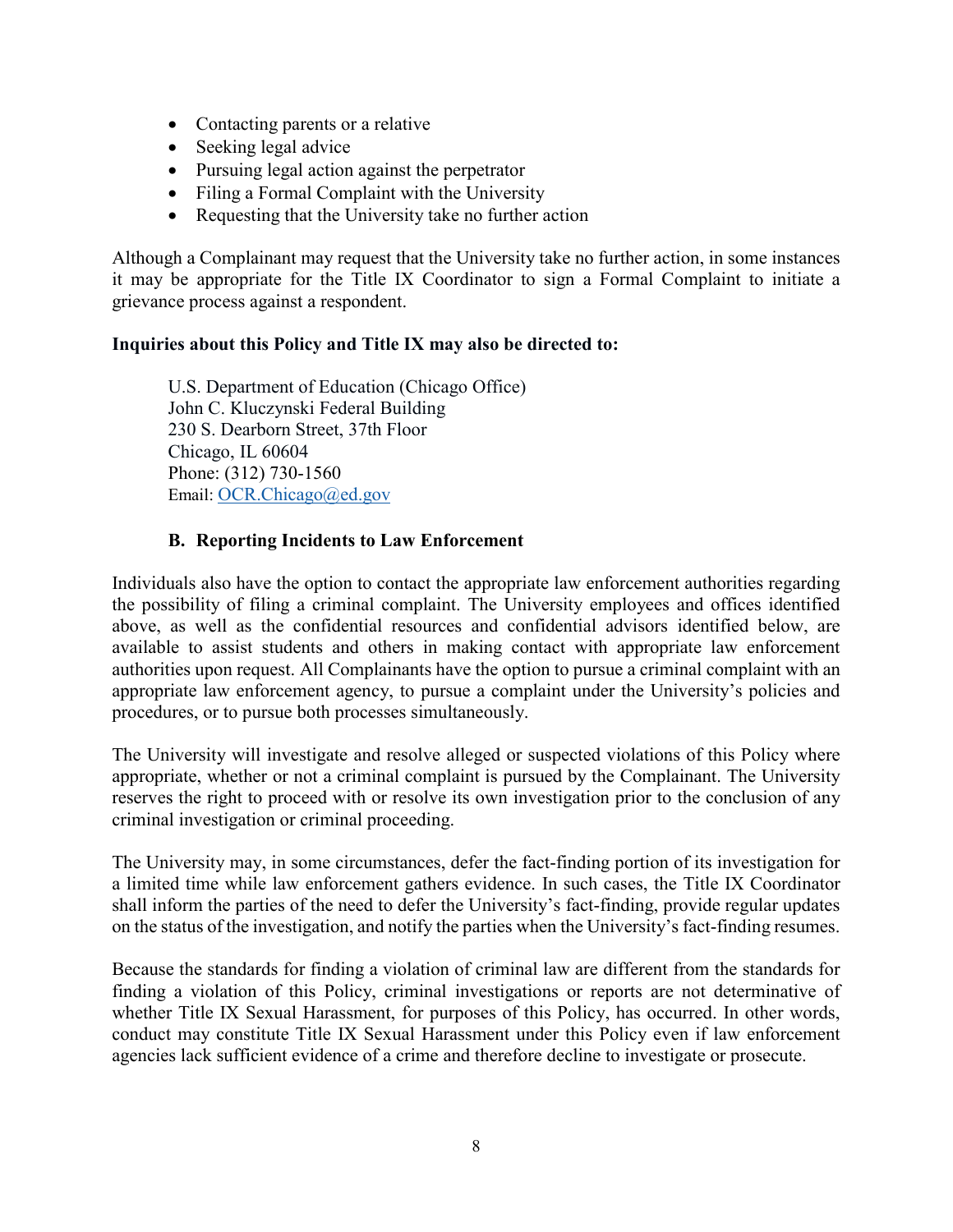### **For more information regarding the option to pursue a criminal complaint, contact:**

- The City of Aurora Police Department, 1200 East Indian Trail; Aurora, IL, 60505, 911 (emergency); (630) 256-5000 (non-emergency)
- City of Williams Bay Police Department, 250 Williams St., P.O. Box 580, Williams Bay, WI 53191; 911 (emergency); (262) 245-2710 (non-emergency)
- City of Woodstock Police Department, 656 Lake Ave., Woodstock, IL 60098; 911 (emergency), (815) 338-2131 (non-emergency)
- Kane County State's Attorney Office, 37w777 IL Route 38, Suite 300, St. Charles, IL 60175, (630) 232-3500

In addition to having the option of pursuing a criminal complaint, individuals also have the right to request that law enforcement issue emergency protective restraining orders or to pursue such orders through the court process. Complainants who receive emergency or permanent protective or restraining orders through a criminal or civil process should notify the Title IX Coordinator so that the University can work with the individual and the subject of the restraining order to manage compliance with the order on campus.

### **For more information about protective or restraining orders, see/contact:**

- The City of Aurora Police Department, 1200 East Indian Trail; Aurora, IL, 60505, 911 (emergency); (630) 256-5000 (non-emergency)
- Kane County State's Attorney Office, 37w777 IL Route 38, Suite 300, St. Charles, IL 60175, (630) 232-3500

### **C. Medical Assistance**

<span id="page-11-0"></span>The University also strongly encourages all individuals who feel they have been victims of Sexual Assault, Domestic Violence, or Dating Violence to seek immediate assistance, preferably within the first 12 hours post-incident, from a medical provider for emergency services, including treatment for injuries, preventative treatment for sexually transmitted diseases, and other health services. Medical treatment can also be crucial to preserving evidence in the event of a criminal investigation. Seeking medical attention helps preserve the full range of options, including the options of working through the University's procedures and/or filing criminal complaints. Medical personnel may be covered by federal and/or state privacy laws, such as the Health Insurance Portability and Accountability Act ("HIPAA"). Under applicable law, medical personnel are required to alert police when it reasonably appears that the individual requesting the treatment has received an injury sustained as a victim of a criminal offense, including sexual violence. However, it is an individual's choice whether to contact the police.

Our local emergency rooms have trained health care professionals on staff, including Sexual Assault Nurse Examiners, experienced in assessment, evidence collection and treatment of victims of sexual assault. While victims will be referred to our local emergency rooms for medical attention, our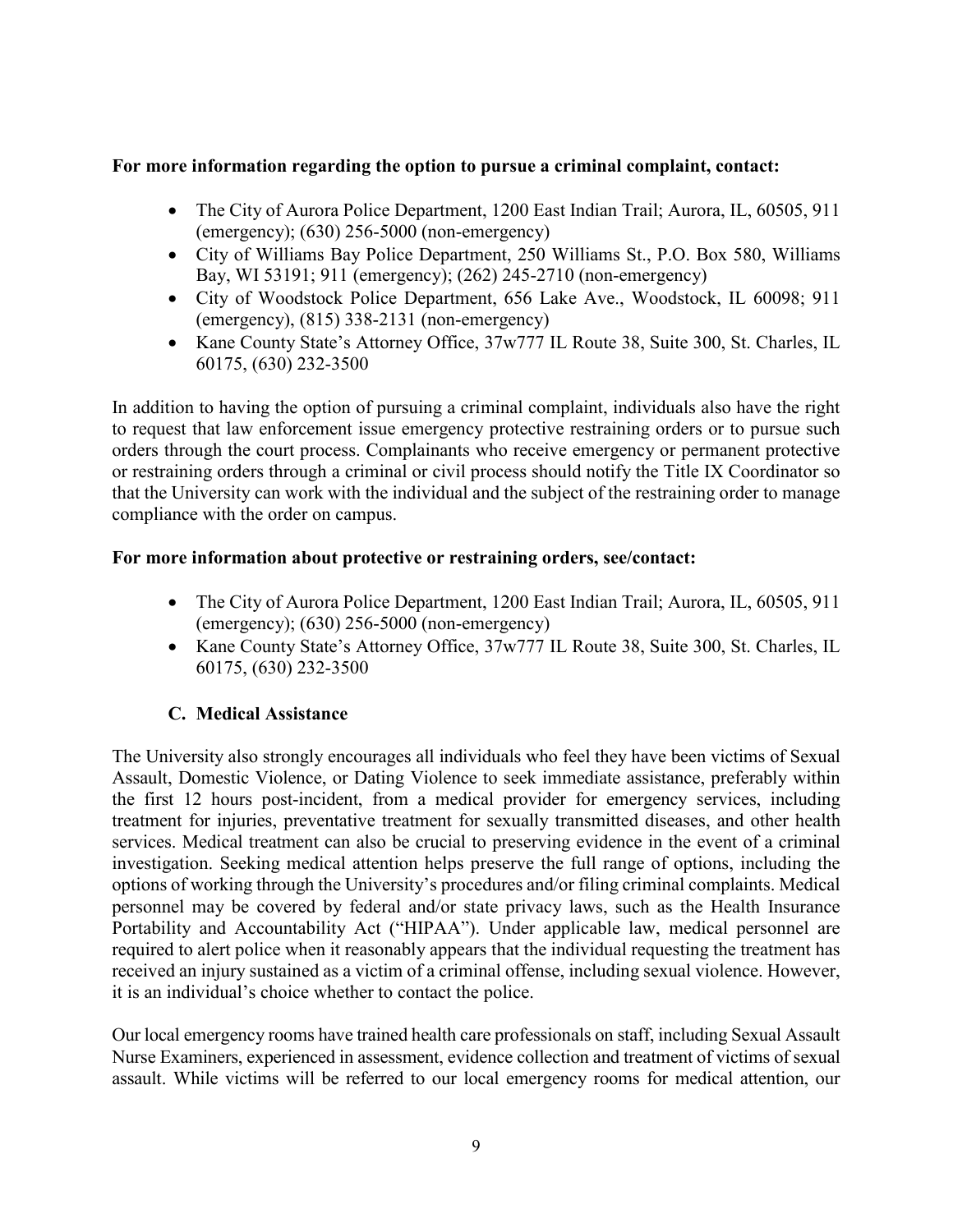Health Services Center on the University campus can provide additional information and support to victims on how to seek further medical attention and what to expect at the visit.

### **Medical Services may be obtained at:**

Presence Mercy Medical Center (24/7, ER assistance) 1325 N. Highland Ave. Aurora, IL 60506 Phone: (630) 859-2222

Rush-Copley Medical Center (24/7, ER assistance) 2000 Ogden Ave. Aurora, IL 60504 Phone: (630) 978-6200

Centegra Hospital 1 Doty Rd. Woodstock, IL 60098 Phone: (815) 338-2500

Mercy Walworth Hospital N2950 State Road 67 Lake Geneva, WI 53147 Phone: (262) 245-0535

For further support, individuals may contact Mutual Ground (630-897-8383), the local sexual assault/domestic violence crisis center in Aurora. Professionals from Mutual Ground provide free, 24-hour crisis intervention which includes support for victims at the hospital emergency room, information about medical exams and evidence collection, as well as individual counseling and support groups.

### **D. Preserving Evidence**

<span id="page-12-0"></span>Even if an individual has not been physically hurt, a timely medical examination is recommended so that forensic evidence can be collected and preserved. An individual may choose to allow the collection of evidence by medical personnel even if he or she chooses not to make a report to the police. In order to best preserve forensic evidence, it is suggested that an individual not shower, bathe, douche, smoke, or change clothes or bedding before seeking medical attention, and that medical attention be sought as soon as possible. If the individual decides to change clothes, he or she can bring them unwashed to the hospital or medical facility in a paper bag.

Emergency medical or forensic examinations (i.e., evidence collection) for sexual assault survivors are available free of charge to patients. **Individuals can obtain a free emergency medical or forensic examination at:**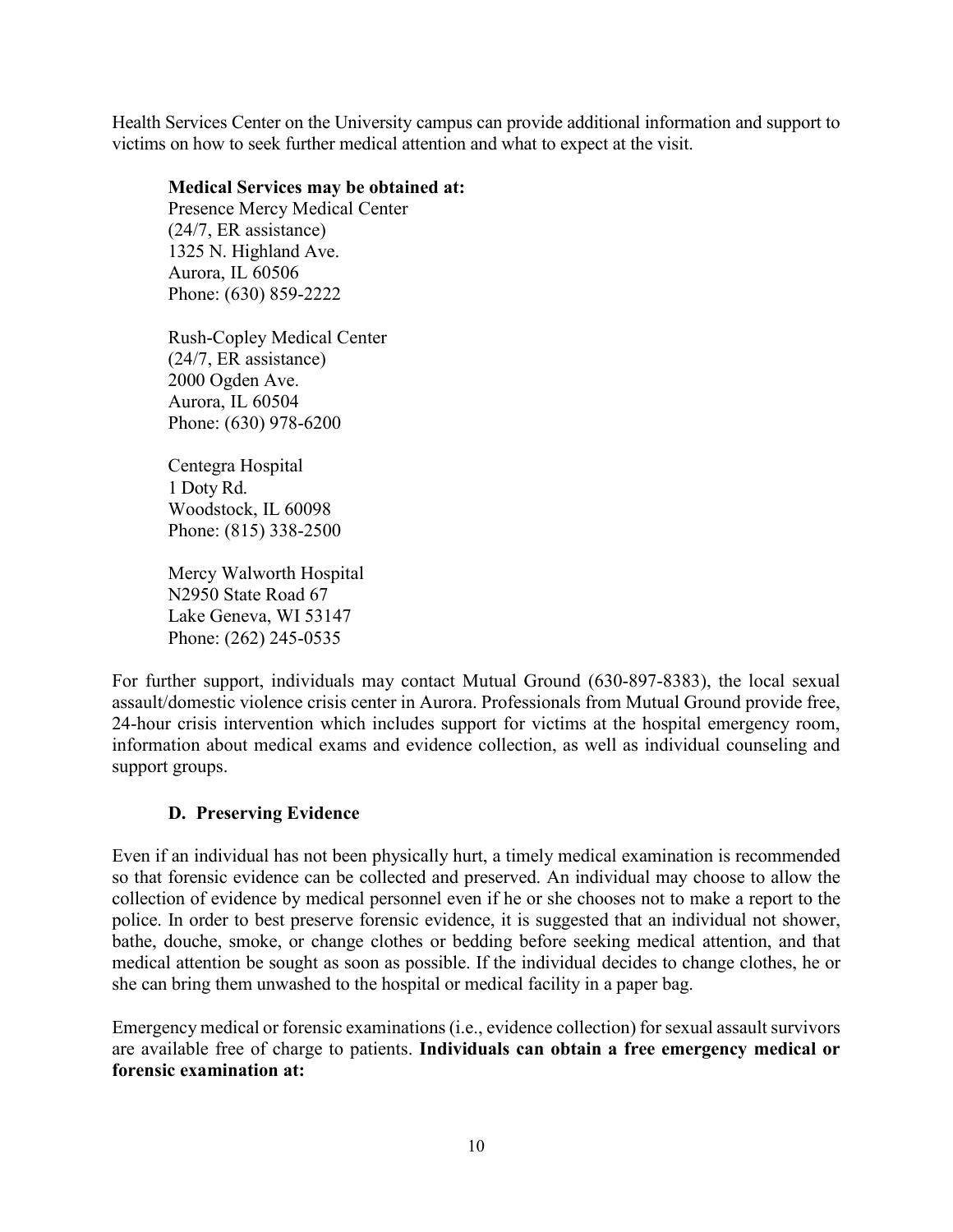Presence Mercy Medical Center (24/7, ER assistance) 1325 N. Highland Ave., Aurora, IL 60506 Phone: (630) 859-2222

Aurora Lakeland Medical Center W3985 County Road NN, Elkhorn, WI 53121 Emergency Department Phone: (262) 741-2120

Individuals who have experienced Sexual Assault, Domestic Violence, Dating Violence, or Stalking are also encouraged to preserve evidence by saving text messages, instant messages, social networking pages, other communications, and keeping pictures, logs, or other copies of documents.

### <span id="page-13-0"></span>**VI. Resources**

Any individual affected by or accused of Title IX Sexual Harassment will have equal access to support and counseling services offered through the University. The University encourages any individual who has questions or concerns to seek support of University identified resources. The Title IX Coordinator is available to provide information about the University's policies and procedures and to provide assistance.

On-Campus Resources Counseling and Psychological Services Office location: 1317 Marsellaise Place Phone: (630) 844-4932 Email: [counselingcenter@aurora.edu](mailto:counselingcenter@aurora.edu)  Appointment Request Form: [aurora.edu/counselingappointment](https://aurora.edu/counselingappointment)

Health Services Office location: 1317 Marsellaise Place, Aurora, IL 60506 Phone: (630) 844-5434 Email: [shs@aurora.edu](mailto:shs@aurora.edu) 

TimelyCare timelycare.com/AU timelycare.com/GWC

Off-Campus Resources Victim Advocacy/Legal Assistance Mutual Ground 418 Oak Avenue, Aurora, IL 60506 24-Hour Domestic Violence Hotline: (630) 897-0080 24-Hour Sexual Assault Hotline: (630) 897-8383 Administrative Office: (630) 897-0084 Email: [info@mutualground.org](mailto:info@mutualground.org)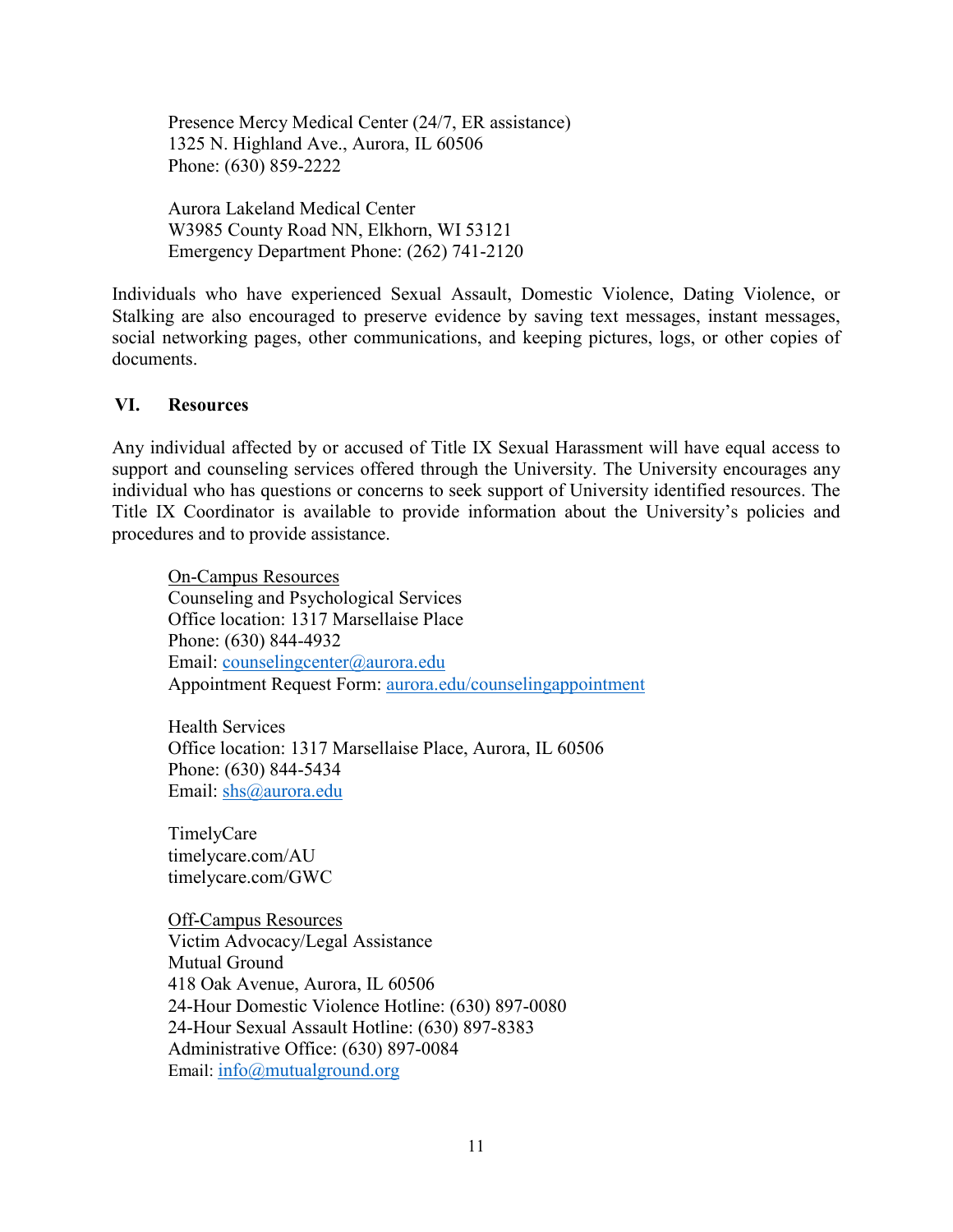Visa and Immigration Assistance Family Focus 550 Second Avenue Aurora, IL 60506 Phone: (630) 844-2550

World Relief Aurora 73 South LaSalle Street Aurora, IL 60505 Phone: (630) 264-3171

### **A. Confidential Advisors**

<span id="page-14-0"></span>Individuals wishing to obtain confidential assistance without making a report to the University may do so by speaking with any of the following Confidential Advisors or resources. These resources are available, whether or not a Complainant chooses to report an incident to the University, to law enforcement, participate in the University's complaint resolution procedures, or in the legal or criminal process with regard to any such report.

These resources are available to both parties. They can help explain the parties' rights and options under this Policy, assist the parties in obtaining support and navigating the University's reporting, investigation, and resolution process, and provide ongoing support as needed.

Disclosures to these trained confidential advisors or resources *will not* trigger the University's investigation into an incident.

The University has entered into an agreement with Mutual Ground to provide Confidential Advisor services to students seeking to make a confidential report or otherwise access confidential assistance. Representatives of Mutual Ground are trained and available to discuss incidents of Title IX Sexual Harassment in confidence. In addition to providing confidential counseling, confidential advisors also provide emergency and ongoing support to individuals who have been affected by Title IX Sexual Harassment, including:

- The provision of information regarding the individual's reporting options and possible outcomes, including without limitation, reporting to the University pursuant to this Policy and notifying local law enforcement;
- The provision of resources and services, including, but not limited to, services available on campus and through community-based resources, such as, sexual assault crisis centers, medical treatment facilities, counseling services, legal resources, medical forensic services and mental health services;
- The provision of information regarding orders of protection, no contact orders or similar lawful orders issued by the University or a criminal or civil court;
- An explanation of the individual's right to have privileged, confidential communications with the Confidential Advisor consistent with state and federal law;
- Assistance in contacting campus officials, community-based sexual assault crisis centers and/or local law enforcement upon request; and/or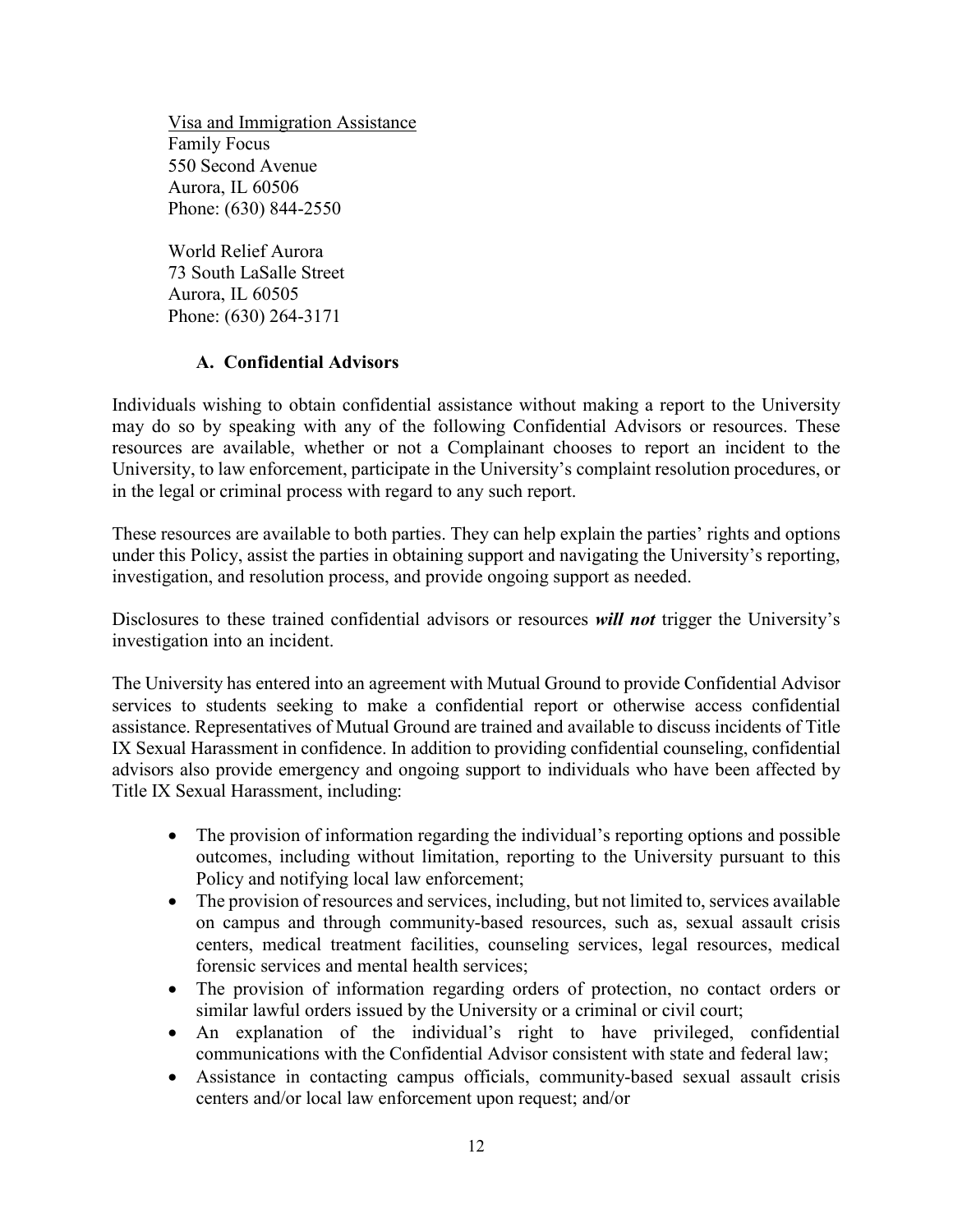• Assistance with securing interim protective measures and accommodations upon request.

Contact information for confidential advisors is as follows:

Mutual Ground 418 Oak Avenue Aurora, IL 60506 [mutualground.org](https://mutualground.org/)  Sexual Assault 24-Hour Hotline[: \(630\) 897-8383](callto:630-897-8383) 

### **B. On-Campus Confidential Resources**

<span id="page-15-0"></span>In addition, the following on-campus confidential resources are also available to students who have been affected by Title IX Sexual Harassment.

- Aurora University Counseling & Psychological Services (1317 Marseillaise Place, (630) 844-5416)
- Health Services (1317 Marseillaise Place, (630) 844-5434)
- University Chaplain (430 South Evanslawn Avenue, (630) 844-6866)
- TimelyCare (timelycare.com/AU)
- TimelyCare (timelycare.com/GWC)

### **C. Off-Campus Confidential Resources**

<span id="page-15-1"></span>In addition to the Confidential Advisors and on-campus confidential resources noted above, the following off-campus agencies also employ individuals who are available to discuss incidents of Title IX Sexual Harassment in confidence. Please note that limitations of confidentiality may exist for individuals under the age of 18.

- **National Sexual Assault Telephone Hotline:** (800) 656-HOPE (4673)
- **State of Illinois Domestic Violence Hotline:** (877) 863-6338
- **Association for the Prevention of Family Violence in Wisconsin: (262) 723-4653**
- **Local 24-hour Crisis Intervention Services (Counseling/Advocacy)**

Aurora Campus Mutual Ground 418 Oak Ave Aurora, IL 60506 Sexual Assault Hotline (24/7): (630) 897-8383 General phone number: (630) 897-0080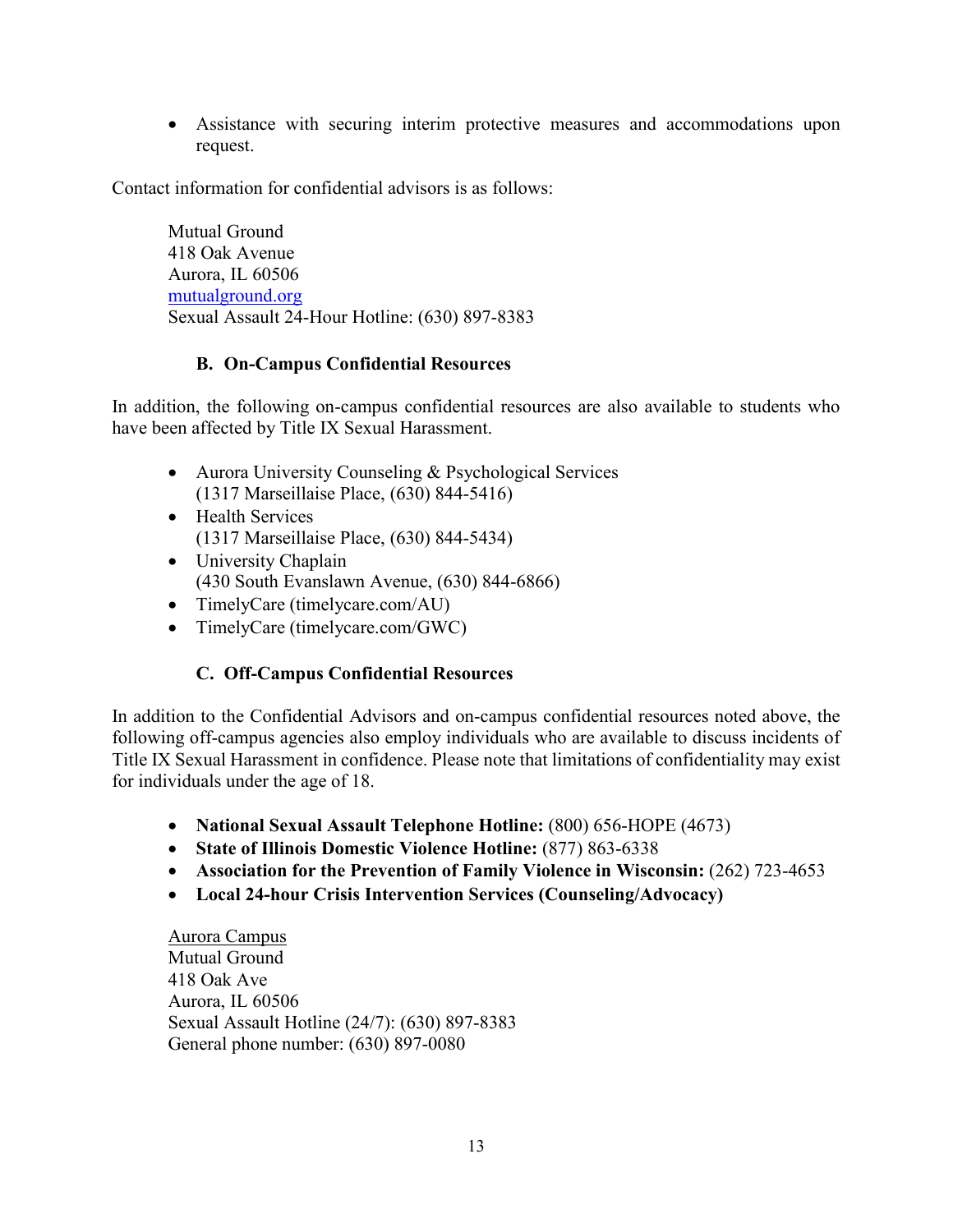George Williams Campus Association for the Prevention of Family Violence 735 N. Wisconsin St. Suite 101 Elkhorn, WI 53121 Crisis Hotline: (262) 723-4653

Walworth County Dept. of Health & Human Services W4051 County Road NN Elkhorn, WI 53121 Crisis Hotline (24/7): (800) 365-1587 General phone number: (262) 741-3200

Woodstock Campus McHenry County Crisis Program PO Box 1990 Woodstock, IL 60098 Crisis Hotline (24/7): (800) 892-8900

### <span id="page-16-0"></span>**VII. Contacting the Complainant**

If a Complainant's identity is known, the Title IX Coordinator will promptly contact the Complainant to discuss the availability of Supportive Measures; to discuss and consider the Complainant's wishes with respect to such Supportive Measures; to inform the Complainant of the availability of such Supportive Measures with or without filing a Formal Complaint; and to explain the process for filing and pursuing a Formal Complaint. The Complainant will also be provided options for filing complaints with the local police and information about resources that are available on campus and in the community.

If the Complainant's identity is not apparent from the report, the Title IX Coordinator may take preliminary investigative steps to determine the identity of the Complainant.

If the Title IX Coordinator determines that the conduct reported could not fall within the scope of this Policy, and/or could not constitute Title IX Sexual Harassment, even if investigated, the Title Coordinator will notify the Complainant if doing so is deemed appropriate. The Title IX Coordinator may refer the report to other University offices, as appropriate, including for potential assessment under the University's Policy Prohibiting Discrimination, Sexual Misconduct, and Interpersonal Violence.

### <span id="page-16-1"></span>**VIII. Supportive Measures**

The University will offer and make available Supportive Measures to the Complainant regardless of whether the Complainant elects to file a Formal Complaint.

Contemporaneously with the Respondent being notified of a Formal Complaint, the Title IX Coordinator will notify the Respondent of the availability of Supportive Measures, and the University will offer and make available Supportive Measures to the Respondent in the same manner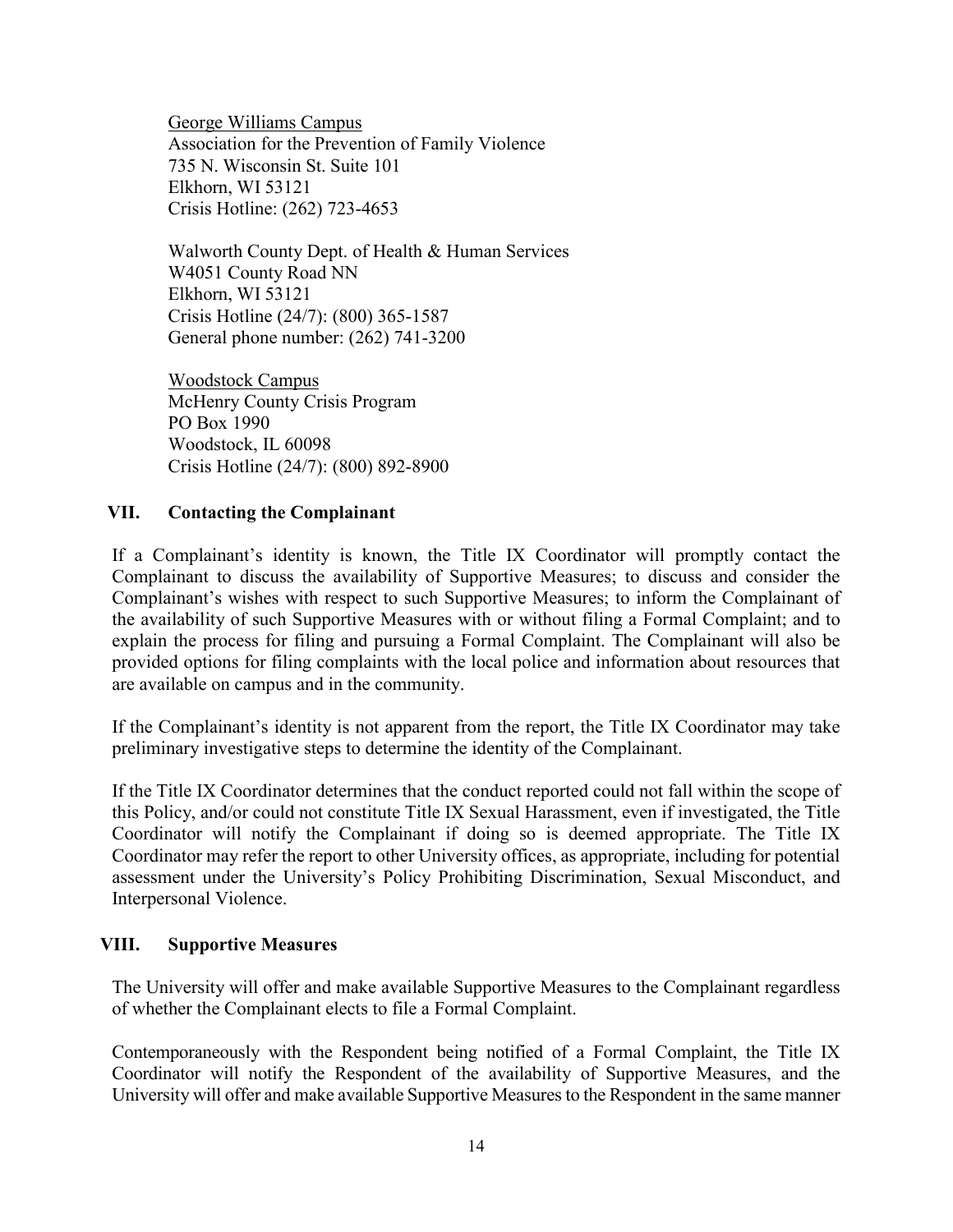in which it offers and makes them available to the Complainant. The University will also offer and make available Supportive Measures to the Respondent prior to the Respondent being notified of a Formal Complaint, if the Respondent requests such measures.

The Title IX Coordinator will provide the Complainant and Respondent with a written document (separate from this Policy) listing the available rights, options, and resources, including Supportive Measures, and describing the University's Title IX Sexual Harassment Investigation and Resolution Procedures, in plain, concise language.

The University will maintain the confidentiality of Supportive Measures provided to either a Complainant or Respondent, to the extent that maintaining such confidentiality does not impair the University's ability to provide the Supportive Measures in question.

# <span id="page-17-0"></span>**IX. Emergency Removal**

At any time after receiving a report of Title IX Sexual Harassment, the Title IX Coordinator may remove a student Respondent from the University's Education Programs and Activities on a temporary basis if an individualized safety and risk analysis determines that an immediate threat to the physical health or safety of any student or other individual arising from the allegations of Title IX Sexual Harassment justifies removal. In the event the Title IX Coordinator imposes an emergency removal, the Title IX Coordinator will offer to meet with the Respondent within twenty-four hours and provide the Respondent an opportunity to challenge the emergency removal.

In the case of a Respondent who is a non-student employee (administrator, faculty, or staff), and in its discretion, the University may place the Respondent on administrative leave at any time after receiving a report of Title IX Sexual Harassment, including during the pendency of the investigation and hearing process.

For all other Respondents, including independent contractors and guests, the University retains broad discretion to prohibit such persons from entering onto its campus and other properties at any time, and for any reason, whether after receiving a report of Title IX Sexual Harassment or otherwise.

# <span id="page-17-1"></span>**X. Formal Complaint**

A Complainant may file a Formal Complaint with the Title IX Coordinator requesting that the University investigate and adjudicate a report of Title IX Sexual Harassment in accordance with the provisions "Investigation" and "Hearing Process." Provided, however, that at the time the Complainant submits a Formal Complaint, the Complainant must be participating in, or attempting to participate in, one or more of the University's Education Programs or Activities.

A Complainant may file a Formal Complaint with the Title IX Coordinator in person, by regular mail, or by email using the contact information specified in "Reporting Title IX Sexual Harassment." Although other individuals may report Title IX Sexual Harassment, no person may submit a Formal Complaint on the Complainant's behalf.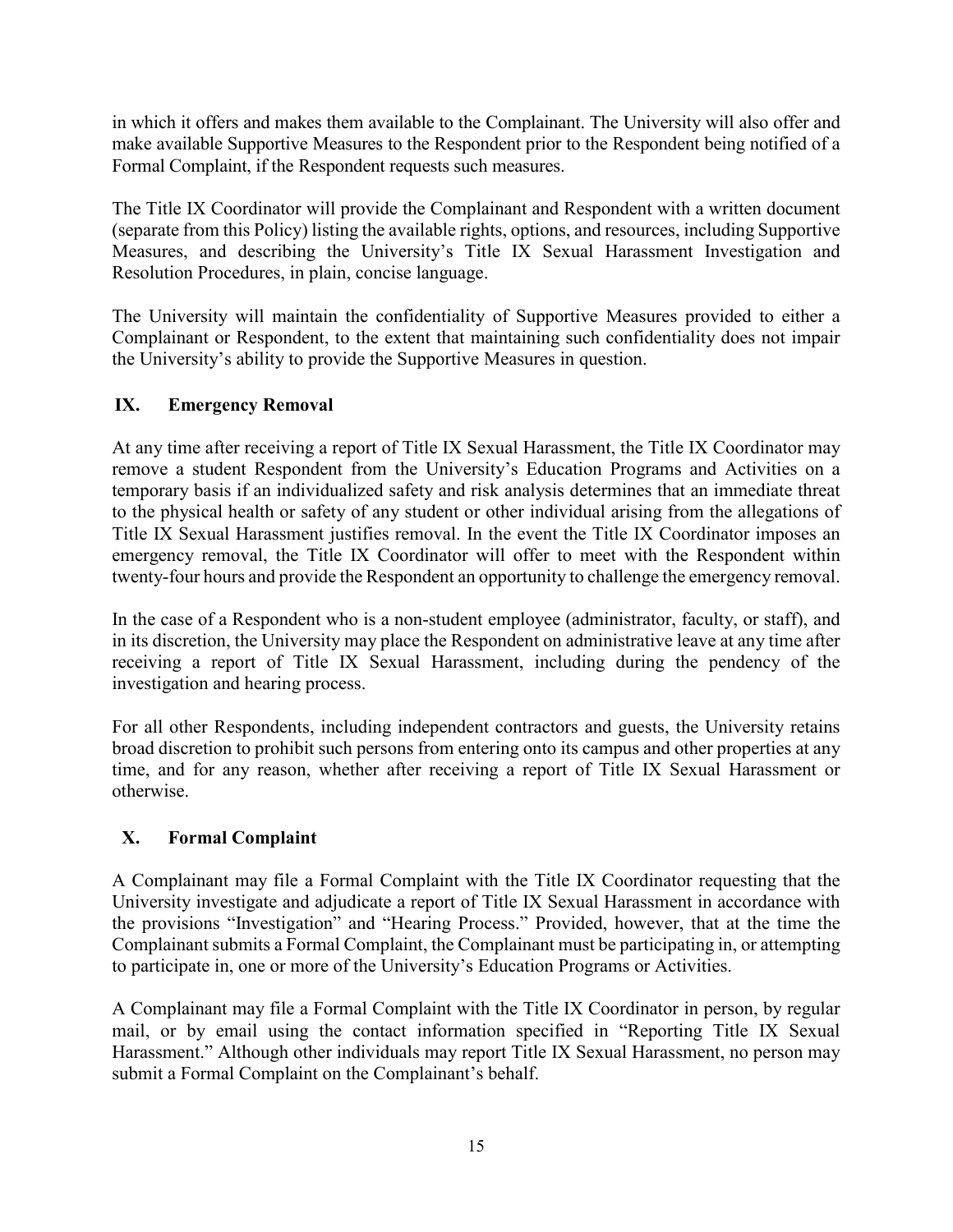Where a Complainant elects not to file a Formal Complaint, the Title IX Coordinator may file a Formal Complaint. Such action will normally be taken in limited circumstances involving serious or repeated conduct or where the alleged perpetrator may pose a continuing threat to the University Community. Factors the Title IX Coordinator may consider include (but are not limited to): (a) was a weapon involved in the incident; (b) were multiple assailants involved in the incident; (c) is the accused a repeat offender; and (d) does the incident create a risk of occurring again.

If the Complainant or the Title IX Coordinator files a Formal Complaint, then the University will commence an investigation as specified in "Investigation" and proceed to adjudicate the matter as specified in "Hearing Process." In all cases where a Formal Complaint is filed, the Complainant will be treated as a party, irrespective of the party's level of participation.

In a case where the Title IX Coordinator files a Formal Complaint, the Title IX Coordinator will not act as a Complainant or otherwise as a party for purposes of the investigation and hearing processes.

If neither the Complainant or the Title IX Coordinator files a Formal Complaint, the investigation and hearing procedures of this Policy will not be applied, but the Title IX Coordinator may refer the report to other University offices, as appropriate, including for potential assessment under the University's Policy Prohibiting Discrimination, Sexual Misconduct, and Interpersonal Violence.

# <span id="page-18-0"></span>**XI. Consolidation of Formal Complaints**

The University may consolidate Formal Complaints as to allegations of Title IX Sexual Harassment against more than one Respondent, or by more than one Complainant against one or more Respondents, or by one party against the other party, where the allegations of Title IX Sexual Harassment arise out of the same facts or circumstances. Where the investigation and hearing process involve more than one Complainant or more than one Respondent, references in this Policy to the singular "party," "Complainant," or "Respondent" include the plural, as applicable.

### <span id="page-18-1"></span>**XII. Dismissal**

In a case where the Complainant files a Formal Complaint, the University must dismiss it if the Title IX Coordinator determines:

- The conduct alleged in the Formal Complaint would not constitute Title IX Sexual Harassment, even if proved; or
- The conduct alleged in the Formal Complaint falls outside the scope of the Policy specified in "Scope" (i.e., because the alleged conduct did not occur in the University's Education Programs and Activities and/or the alleged conduct occurred outside the geographic boundaries of the United States).

In the event the Title IX Coordinator determines the Formal Complaint should be dismissed, the Title IX Coordinator will provide written notice of dismissal to the parties and advise them of their right to appeal as specified in "Appeal." The Title IX Coordinator may refer the subject matter of the Formal Complaint to other University offices, as appropriate, including for potential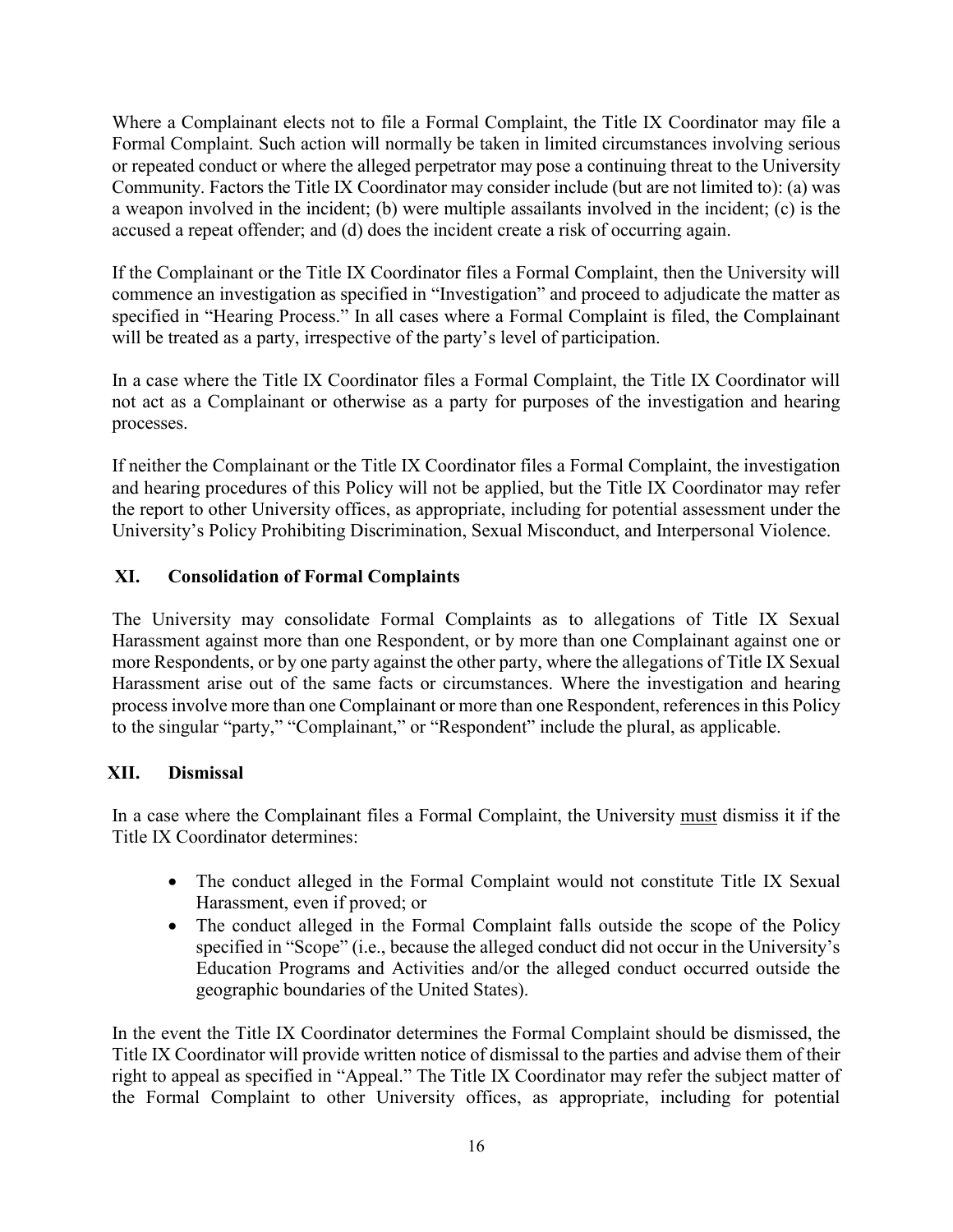assessment under the University's Policy Prohibiting Discrimination, Sexual Misconduct, and Interpersonal Violence.

The University may dismiss a Formal Complaint if the Title IX Coordinator determines that any one or more of the following is true:

- The Complainant provides the Title IX Coordinator written notice that the Complainant wishes to withdraw the Formal Complaint or any discrete allegations therein (in which case those discrete allegations may be dismissed);
- The Respondent is no longer enrolled or employed by the University as the case may be; or
- Specific circumstances prevent the University from gathering evidence sufficient to reach a determination as to the Formal Complaint, or any discrete allegations therein (in which case those discrete allegations may be dismissed).

In the event the Title IX Coordinator determines that a Formal Complaint should be dismissed, the Title IX Coordinator will provide written notice to the parties and advise them of their right to appeal as specified in "Appeal." The Title IX Coordinator may refer the subject matter of the Formal Complaint to other University offices, as appropriate, including for potential assessment under the University's Policy Prohibiting Discrimination, Sexual Misconduct, and Interpersonal Violence.

# <span id="page-19-0"></span>**XIII. Notice of Allegations**

After receiving a Formal Complaint and determining it is appropriate to proceed with an investigation, the Title IX Coordinator will promptly transmit a written notice to the Complainant and Respondent that includes:

- A physical copy of this Policy or a hyperlink to this Policy;
- Sufficient details known at the time to prepare a response before an initial interview with the investigator, including the identities of the parties involved in the incident (if known), the conduct allegedly constituting Title IX Sexual Harassment, and the date and location of the alleged incident (if known);
- A statement that the Respondent is presumed not responsible for the alleged Title IX Sexual Harassment and that a determination of responsibility will not be made until the conclusion of the adjudication and any appeal;
- Notification to the Complainant and Respondent of their right to be accompanied by an advisor of their choice, as specified in "Advisor of Choice."
- Notifying the Complainant and Respondent of their right to inspect and review evidence as specified in "Access to Evidence."
- Notifying the Complainant and Respondent of the University's prohibitions on retaliation and false statements specified in "Bad Faith Complaints and False Information" and "Retaliation."
- Information about resources that are available on campus and in the community.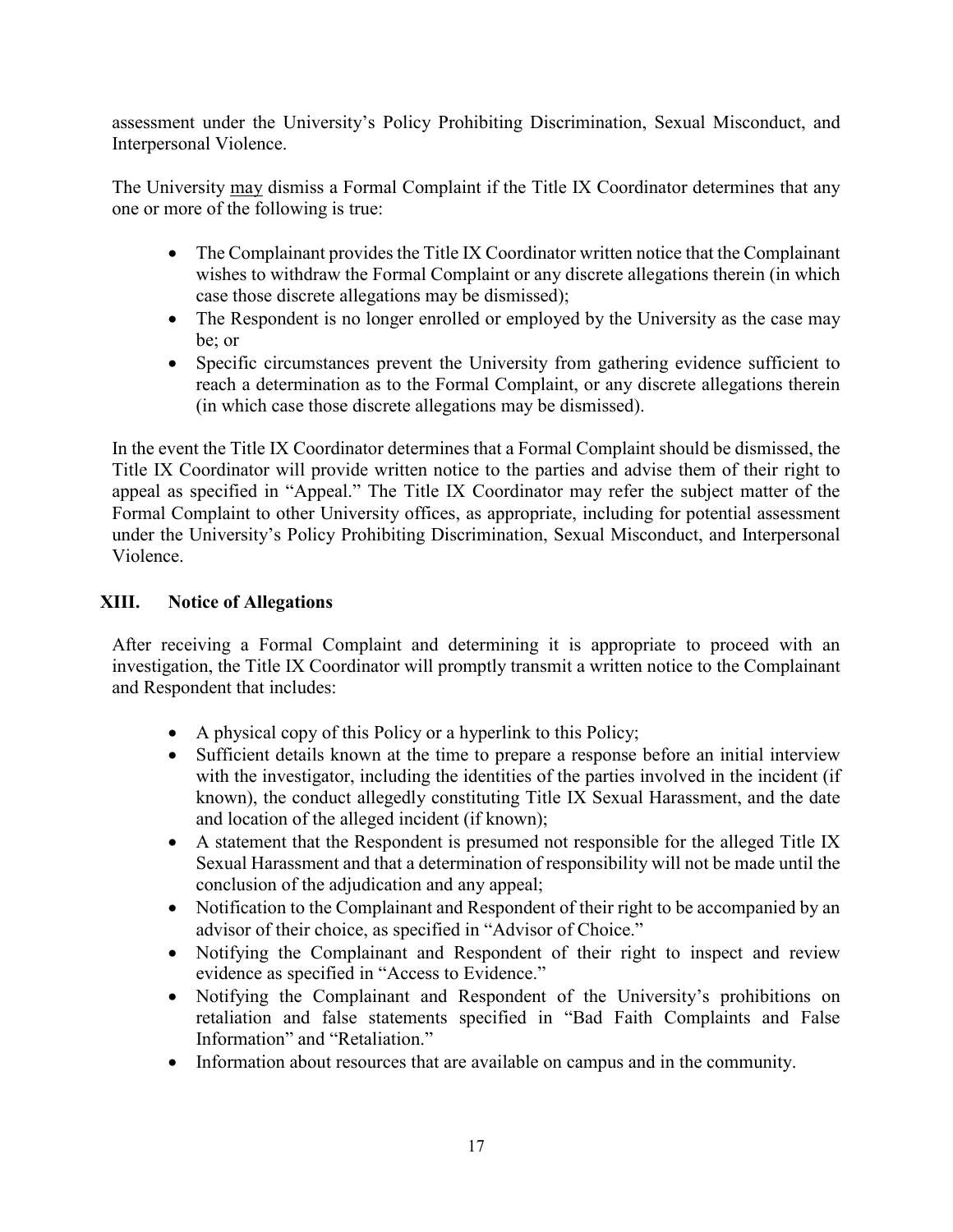• Should the University elect, at any point, to investigate additional allegations about the Complainant or Respondent that are not included in the Notice of Allegations, the University will provide notice of the additional allegations to all known parties.

### <span id="page-20-1"></span><span id="page-20-0"></span>**XIV. Investigation**

### **A. Commencement and Timing**

After the written notice of allegations is transmitted to the parties, an investigator selected by the Title IX Coordinator will undertake an investigation to gather evidence relevant to the alleged misconduct, including inculpatory and exculpatory evidence. The burden of gathering evidence sufficient to reach a determination in the hearing lies with the University and not with the parties. The investigation will culminate in a written investigation report, specified in "Investigation Report," that will be submitted to the hearing officer during the hearing process. Although the length of each investigation may vary depending on the circumstances involved in the manner, the University strives to complete each investigation as soon as practicable.

### **B. Equal Opportunity**

<span id="page-20-2"></span>During the investigation, the investigator will provide an equal opportunity for the parties to present witnesses (including fact and expert witnesses), and to present other inculpatory and exculpatory evidence. Notwithstanding the foregoing, the investigator retains discretion to limit the number of witness interviews the investigator conducts if the investigator finds that testimony would be cumulative, or if the witnesses are offered to render testimony that is categorically inadmissible, such as testimony concerning sexual history of the Complainant, as specified in "Sexual History." The investigator will use this discretion in a manner that provides an equal opportunity to each party. The investigator will also determine whether character witnesses will be interviewed based on the circumstances of the case, and, when conducted, the investigator will provide an equal opportunity to each party to present such witnesses. The investigator will not restrict the ability of the parties to gather and present relevant evidence on their own.

The investigation is a party's opportunity to present testimonial and other evidence that the party believes is relevant to resolution of the allegations in the Formal Complaint. A party that is aware of and has a reasonable opportunity to present particular evidence and/or identify particular witnesses during the investigation, and elects not to, will be prohibited from introducing any such evidence during the hearing absent a showing of mistake, inadvertence, surprise, or excusable neglect.

### **C. Documentation of Investigation**

<span id="page-20-3"></span>The investigator will take reasonable steps to ensure the investigation is documented. Interviews of the parties and witnesses may be documented by the investigator's notes, audio recorded, video recorded, or transcribed. The particular method utilized to record the interviews of parties and witnesses will be determined by the investigator in the investigator's sole discretion, although whatever method is chosen shall be used consistently throughout an investigation.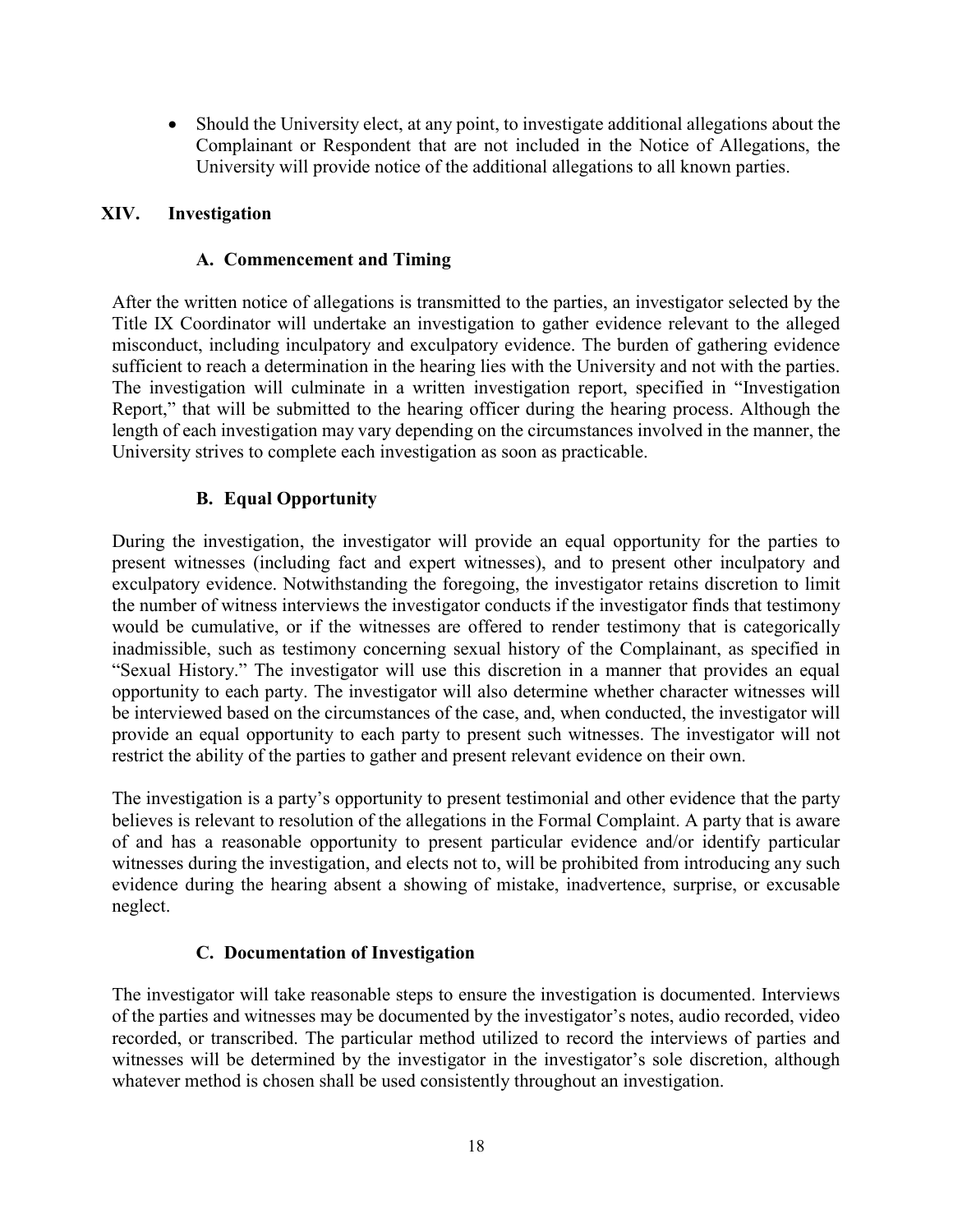### **D. Access to the Evidence**

<span id="page-21-0"></span>At the conclusion of the evidence-gathering phase of the investigation, but prior to the completion of the investigation report, the investigator will transmit to each party and their advisor, in either electronic or hard copy form, all evidence obtained as part of the investigation that is directly related to the allegations raised in the Formal Complaint, including evidence the University may choose not to rely on at any hearing and inculpatory or exculpatory evidence whether obtained from a party or some other source. Thereafter, the parties will have ten (10) calendar days in which to submit to the investigator a written response, which the investigator will consider prior to completing the investigation report.

The parties and their advisors are permitted to review the evidence solely for the purposes of this grievance process and may not duplicate or disseminate the evidence to the public.

# **E. Investigation Report and Response to Investigation Report**

<span id="page-21-1"></span>After the period for the parties to provide any written response as specified in "Access to the Evidence" has expired, the investigator will complete a written investigation report that fairly summarizes the relevant evidence. The investigative report will also include lists of material facts on which the parties agree and do not agree. When the investigation report is complete, the investigator will transmit a copy to the Title IX Coordinator. The investigator will also transmit the investigation report to each party and their advisor, in either electronic or hard copy form. Thereafter, the parties will have ten (10) calendar days in which to submit a written response to the report to the appointed Hearing Officer.

A party's written response to the investigation report shall include:

- To the extent the party disagrees with the investigation report, any argument or commentary regarding such disagreement;
- Any argument that evidence should be categorically excluded from consideration at the hearing based on privilege, relevancy, the prohibition on the use of sexual history as specified in "Sexual History," or for any other reason;
- A list of any witnesses that the party contends should be requested to attend the hearing;
- Any objection that the party has to the University's Hearing Procedures;
- Any request that the parties be separated physically during the pre-hearing conference and/or hearing;
- Any other accommodations that the party seeks with respect to the pre-hearing conference and/or hearing;
- The name and contact information of the advisor who will accompany the party at the pre-hearing conference and hearing; and
- If the party does not have an advisor who will accompany the party at the hearing, a request that the University provide an advisor for purposes of conducting questioning as specified in "Hearing."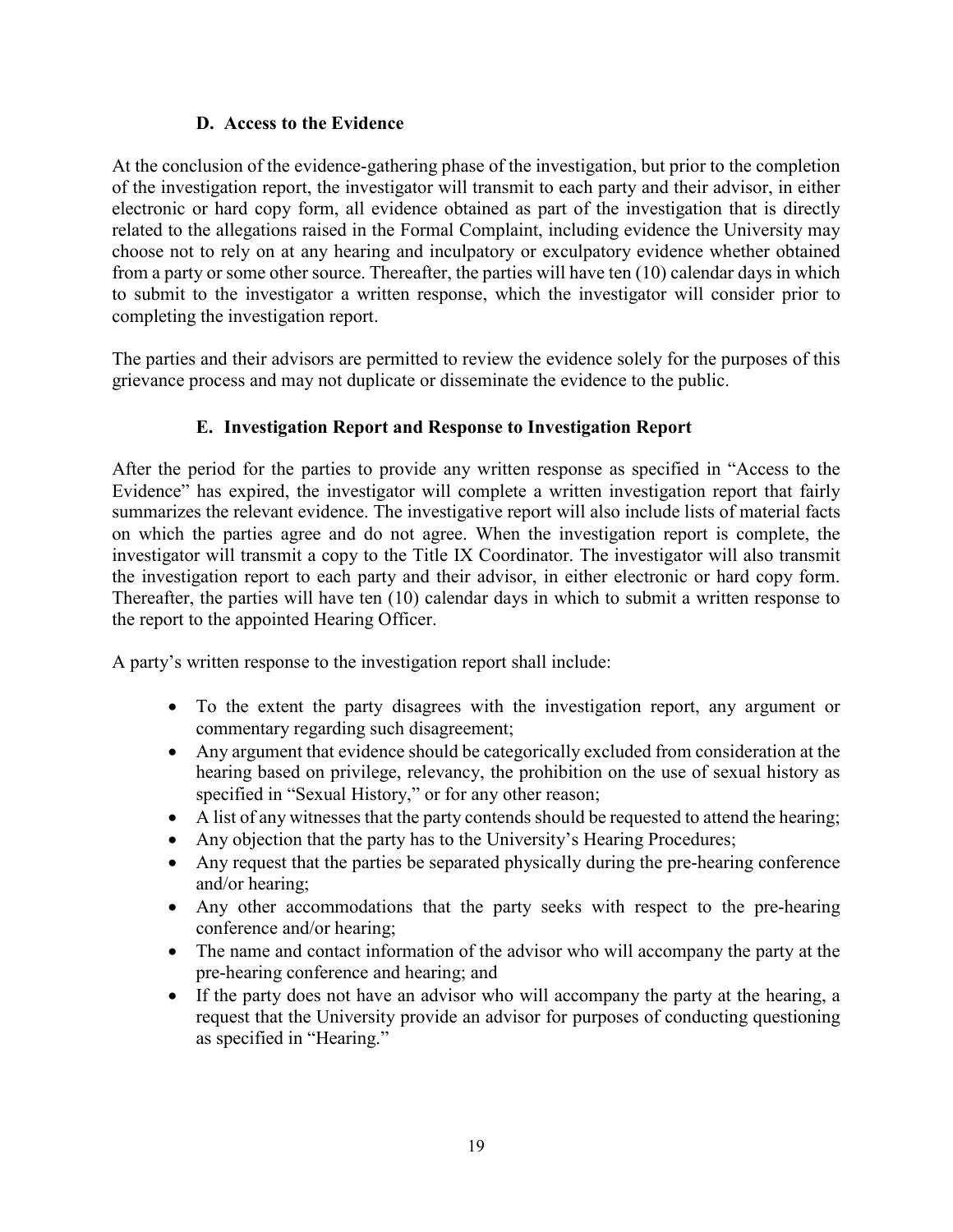# <span id="page-22-0"></span>**XV. Hearing Process**

After the investigator has sent the investigation report to the parties, the Title IX Coordinator will promptly appoint a hearing officer who will oversee the hearing process and render a determination of responsibility for the allegations in the Formal Complaint at the conclusion of the hearing process. The Title IX Coordinator will provide the hearing officer a copy of the investigation report and a copy of all evidence transmitted to the parties by the investigator as specified in "Access to the Evidence." The hearing officer will not be the Title IX coordinator, the investigator assigned to investigate the formal complaint, or the appeals officer.

# **A. Hearing Notice**

<span id="page-22-1"></span>After the hearing officer is appointed by the Title IX Coordinator, the hearing officer will promptly transmit written notice to the parties notifying the parties of the hearing officer's appointment; confirming the deadline for the parties to submit a written response to the investigation report; setting a date for the pre-hearing conference; and providing a copy of the University's Hearing Procedures.

# **B. Pre-Hearing Conference**

<span id="page-22-2"></span>Prior to the hearing, the hearing officer will conduct a pre-hearing conference with the parties and their advisors. By default, the pre-hearing conference will be conducted virtually, by use of video and audio technology, where all participants participate simultaneously and contemporaneously by use of such technology.

During the pre-hearing conference, the hearing officer will discuss the hearing procedures with the parties; address matters raised in the parties' written responses to the investigation report, as the hearing officer deems appropriate; review the witnesses requested by each party; and resolve any other matters that the hearing officer determines, in the hearing officer's discretion, should be resolved before the hearing, including an opportunity for each party to request to submit evidence that the party did not present during the investigation due to mistake, inadvertence, surprise, or excusable neglect.

### **C. Issuance of Notices of Attendance**

<span id="page-22-3"></span>Notices of attendance will be transmitted to parties and witnesses. The notice will advise the subject of the specified date and time of the hearing and advise the subject to contact the hearing officer immediately if there is a material and unavoidable conflict. If a University student or employee requires assistance arranging to attend the hearing, the Title IX Coordinator will contact managers, faculty members, coaches, or other supervisors as appropriate.

# **D. Hearing**

<span id="page-22-4"></span>After the pre-hearing conference, the hearing officer will convene and conduct a hearing pursuant to the University's Hearing Procedures. The hearing may not be held prior to the stated deadline provided to the parties for submitting written response to the investigation report. The hearing will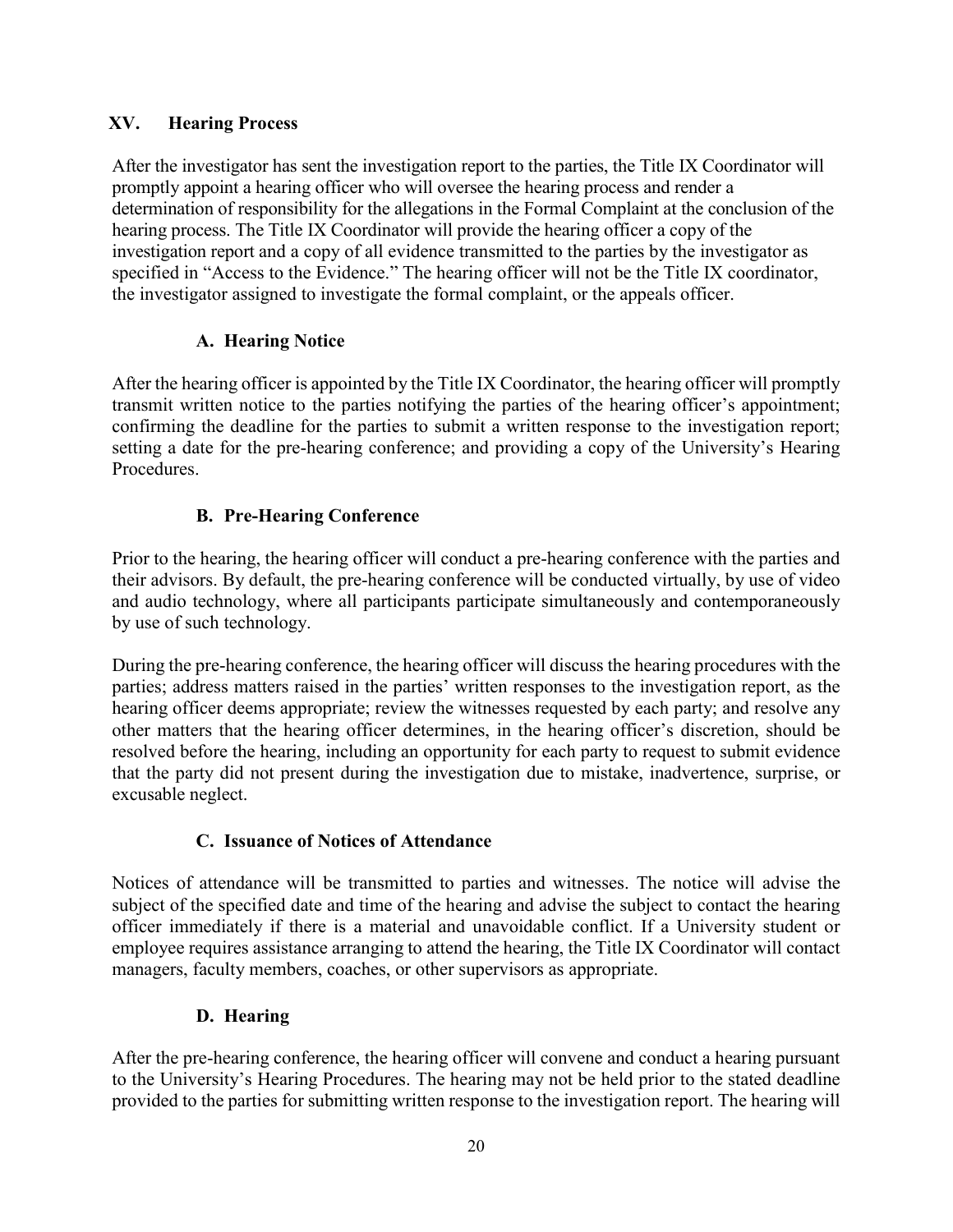be audio recorded. The audio recording will be made available to the parties for inspection and review on reasonable notice, including for use in preparing any subsequent appeal.

By default, the hearing will be conducted live, by use of video and audio technology, where all participants participate simultaneously and contemporaneously by use of such technology. If an in-person hearing is conducted, upon request of either party, the parties will be separated into different rooms with technology enabling the parties to participate simultaneously and contemporaneously by video and audio. Neither party will be compelled to testify in the physical presence of the other party.

While the Hearing Procedures and rulings from the hearing officer will govern the particulars of the hearing, each hearing will include, at a minimum:

- Opportunity for each party to address the hearing officer directly and to respond to questions posed by the hearing officer;
- Opportunity for each party's advisor to ask directly, orally, and in real time, relevant questions, and follow up questions, of the other party and any witnesses, including questions that support or challenge credibility; and
- Opportunity for each party to raise contemporaneous objections to testimonial or nontestimonial evidence and to have such objections ruled on by the hearing officer and a reason for the ruling provided

Except as otherwise permitted by the hearing officer, the hearing will be closed to all persons except the parties, their advisors, the investigator, the hearing officer, the Title IX Coordinator, and other necessary University personnel. With the exception of the investigator and the parties, witnesses will be sequestered until such time as their testimony is complete. The parties will not be permitted to question the other party or any witness directly.

During the hearing, the parties and their advisors will have access to the investigation report and evidence that was transmitted to them pursuant to "Access to the Evidence."

While a party has the right to attend and participate in the hearing with an advisor, a party and/or advisor who materially and repeatedly violates the rules of the hearing in such a way as to be materially disruptive, may be barred from further participation and/or have their participation limited, as the case may be, in the discretion of the hearing officer.

Subject to the minimum requirements specified in this Section ("Hearing"), the hearing officer will have sole discretion to determine the manner and particulars of any given hearing, including but not limited to the order of the hearing and questions of admissibility.

The hearing officer will address and resolve any contemporaneous objections raised by the parties and will explain the rational for any evidentiary rulings.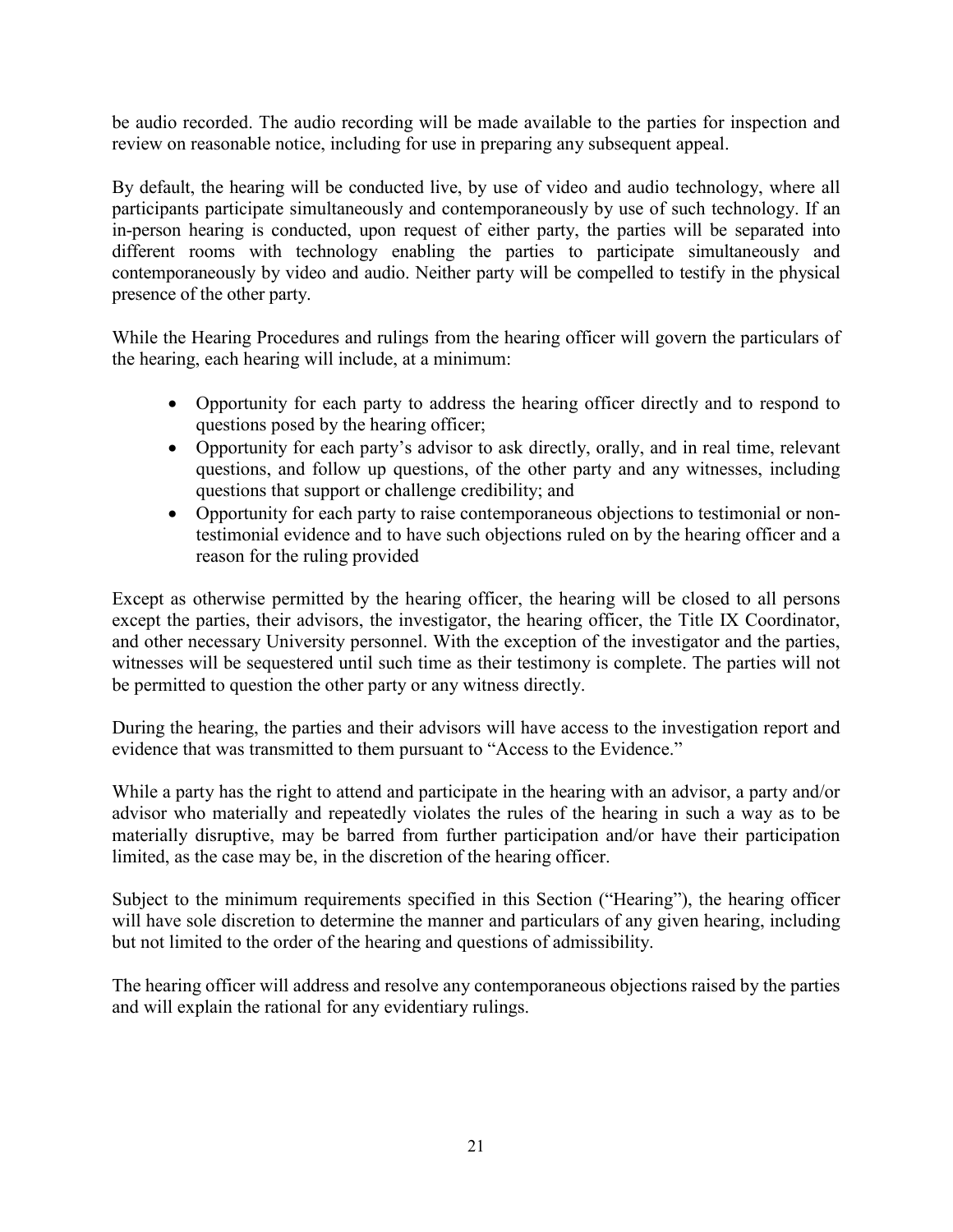# **E. Deliberation and Determination**

<span id="page-24-0"></span>After the hearing is complete, the hearing officer will objectively evaluate all relevant evidence collected during the investigation, including both inculpatory and exculpatory evidence, together with testimony and non-testimony evidence received at the hearing, and ensure that any credibility determinations made are not based on a person's status as a Complainant, Respondent, or witness. The hearing officer will reach a determination based on the preponderance of the evidence standard (i.e., "more likely than not") regarding whether the facts constitute one or more violations of the Policy as alleged in the Formal Complaint.

# **F. Discipline and Remedies**

<span id="page-24-1"></span>In the event the hearing officer determines that the Respondent is responsible for violating this Policy, the hearing officer will, prior to issuing a written decision, consult with an appropriate University official with disciplinary authority over the Respondent and such official will determine any discipline to be imposed. The hearing officer will also, prior to issuing a written decision, consult with the Title IX Coordinator who will determine whether and to what extent ongoing support measures will be provided to the parties and remedies will be provided to the Complainant.

# **G. Written Decision**

<span id="page-24-2"></span>After reaching a determination and consulting with the appropriate University official and Title IX Coordinator, the hearing officer will prepare a written decision that will include:

- Identification of the allegations potentially constituting Title IX Sexual Harassment made in the Formal Complaint;
- A description of the procedural steps taken by the University upon receipt of the Formal Complaint, through issuance of the written decision, including notification to the parties, interviews with the parties and witnesses, site visits, methods used to gather non-testimonial evidence, and the date, location, and people who were present at or presented testimony at the hearing.
- Findings of fact supporting the determination;
- A statement of, and rationale for, the result as to each allegation, including a determination regarding responsibility, any disciplinary sanctions imposed on the respondent;
- Conclusions regarding the application of the University's discipline policies to the facts;
- Whether the Complainant will receive any ongoing support measures or other remedies designed to restore or preserve equal access to the University's education program or activity; and
- A description of the University's process and grounds for appeal.

The hearing officer will provide the written determination simultaneously to the parties. Transmittal of the written determination to the parties concludes the hearing process, subject to any right of appeal as specified in "Appeal."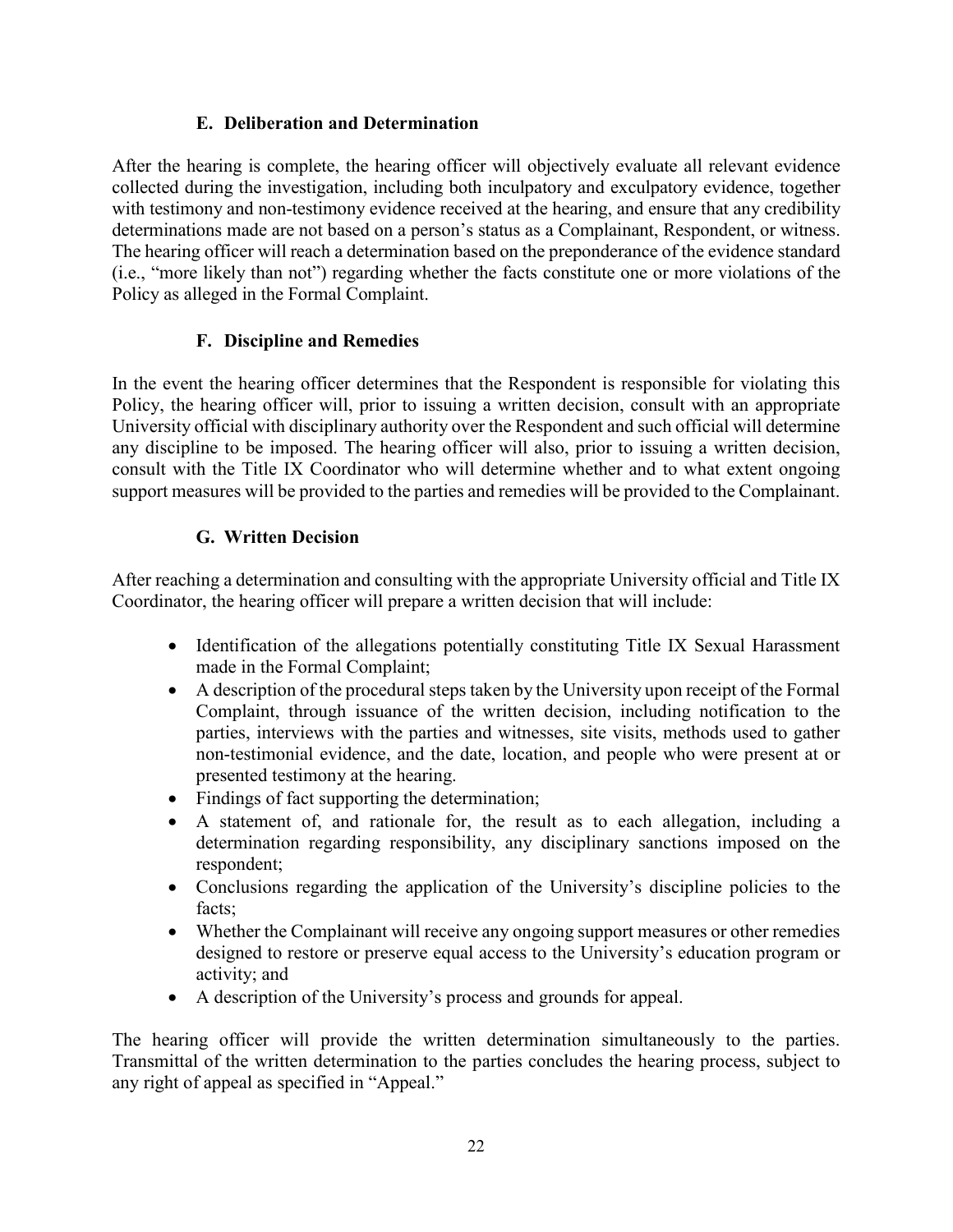Although the length of each adjudication by hearing will vary depending on the totality of the circumstances, the University strives to issue the hearing officer's written determination within fourteen (14) calendar days after the hearing is complete.

# <span id="page-25-0"></span>**XVI. Appeal**

Either party may appeal the determination of a hearing or a dismissal of a Formal Complaint, on one or more of the following grounds:

- A procedural irregularity affected the outcome;
- There is new evidence that was not reasonably available at the time the determination or dismissal was made, that could have affected the outcome;
- The Title IX Coordinator, investigator, or hearing officer, as the case may be, had a conflict of interest or bias for or against complainants or respondents generally, or against the individual Complainant or Respondent, that affected the outcome.
- The sanction is disproportionate with the violation.

A party must file an appeal within seven (7) calendar days of the date they receive notice of dismissal or determination. The appeal must be submitted in writing to the Vice President for Student Life, who serves as the appeal officer. The appeal must specifically identify the determination and/or dismissal appealed from, articulate which one or more of the four grounds for appeal are being asserted, explain in detail why the appealing party believes the appeal should be granted, and articulate what specific relief the appealing party seeks.

Promptly upon receipt of an appeal, the appeal officer will conduct an initial evaluation to confirm that the appeal is timely filed and that it invokes at least one of the permitted grounds for appeal. If the appeal officer determines that the appeal is not timely, or that it fails to invoke a permitted ground for appeal, the appeal officer will dismiss the appeal and provide written notice of the same to the parties.

If the appeal officer confirms that the appeal is timely and invokes at least one permitted ground for appeal, the appeal officer will provide written notice to the other party that an appeal has been filed and that the other party may submit a written opposition to the appeal within seven (7) calendar days. The appeal officer shall also promptly obtain from the Title IX Coordinator any records from the investigation and hearing necessary to resolve the grounds raised in the appeal.

Upon receipt of any opposition, or after the time period for submission of an opposition has passed without one being filed, the appeal officer will promptly decide the appeal and transmit a written decision to the parties. Although the length of each appeal will vary depending on the totality of the circumstances, the University strives to issue the appeal officer's written decision simultaneously to the parties within (21) calendar days of an appeal being filed.

The determination of a Formal Complaint, including any discipline, becomes final when the time for appeal has passed with no party filing an appeal or, if any appeal is filed, at the point when the appeal officer has resolved all appeals, either by dismissal or by transmittal of a written decision.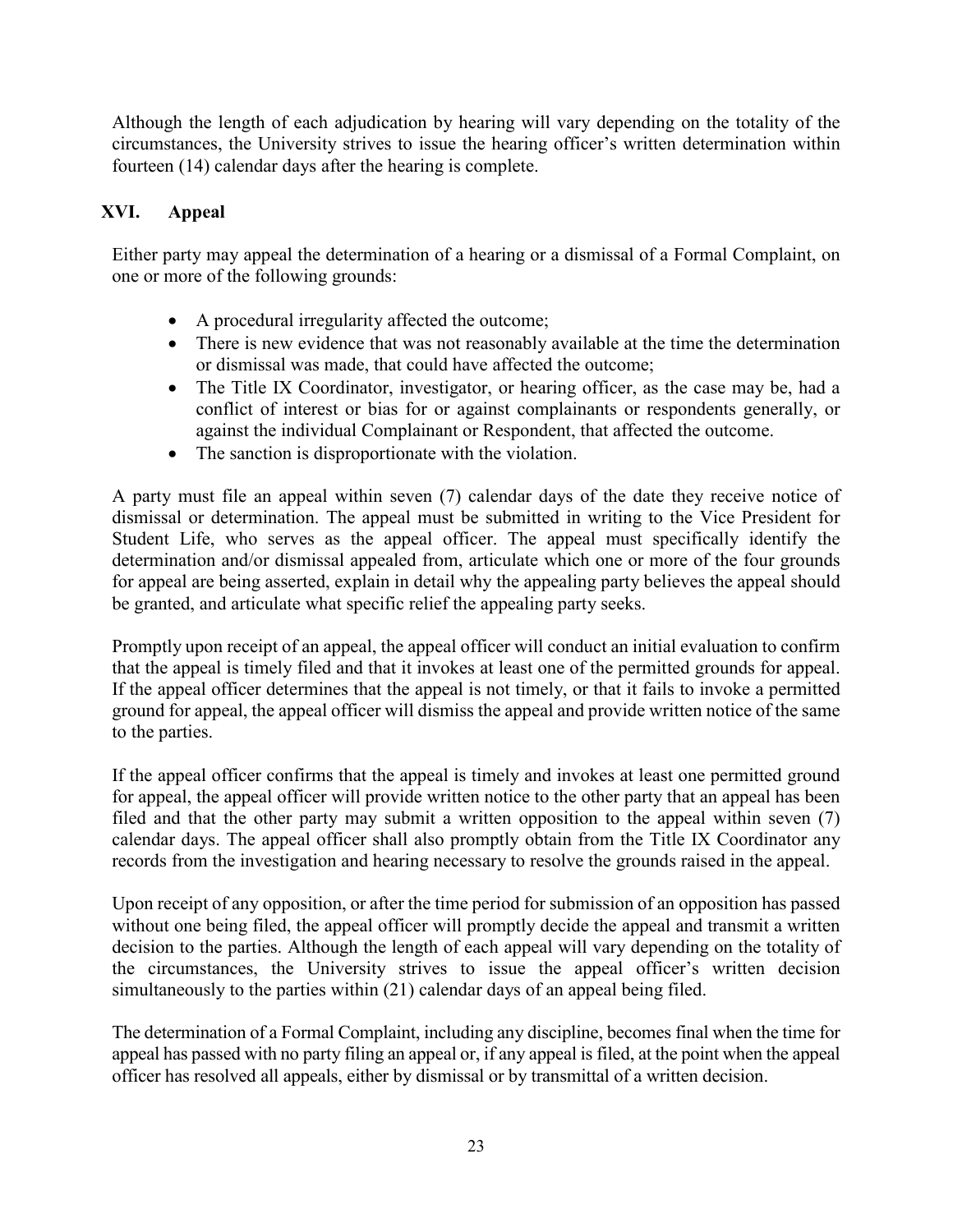The appeal officer will not be the Title IX coordinator, the investigator assigned to investigate the formal complaint, or the hearing officer.

# <span id="page-26-1"></span><span id="page-26-0"></span>**XVII. Potential Outcomes Following a Finding of a Policy Violation**

### **A. Sanctions**

When a final determination is made that an individual has violated this Policy, the appropriate sanctions are determined based on several factors, including the severity of the conduct and any prior policy violations. Sanctions and corrective actions can include, but are not limited to:

- Expulsion/Termination of Employment
- Suspension
- Loss of On-Campus Housing
- Loss of Extracurricular Privileges
- Residence Hall Reassignment
- No Contact Order
- University Referral
- Parental Notification (Refer to [the A-Book for additional information\)](https://aurora.edu/documents/abook/abook.pdf)
- Restitution Fines
- Restitution Service
- Educational Activity
- Restriction of Privileges or No-Trespass Directive
- Suspension of Group Recognition
- Revocation of Group Recognition
- Registration Hold
- Disciplinary Probation
- Disciplinary Admonition

### **B. Remedies**

<span id="page-26-2"></span>After a final decision is made that an individual has violated this Policy, the University may also offer additional support measures or remedies to the Complainant and/or take other action to prevent the recurrence or otherwise address any Title IX Sexual Harassment. Remedies that may be offered or provided to a Complainant may include the same individualized services described as Supportive Measures; however, remedies need not be non-disciplinary or non-punitive and need not avoid burdening the Respondent.

### <span id="page-26-3"></span>**XVIII. Advisor of Choice**

From the point a Formal Complaint is made, and until an investigation, hearing, and appeal are complete, the Complainant and Respondent will have the right to be accompanied by an advisor of their choice to all meetings, interviews, and hearings that are part of the investigation, hearing, and appeal process. The advisor may be, but is not required to be, an attorney.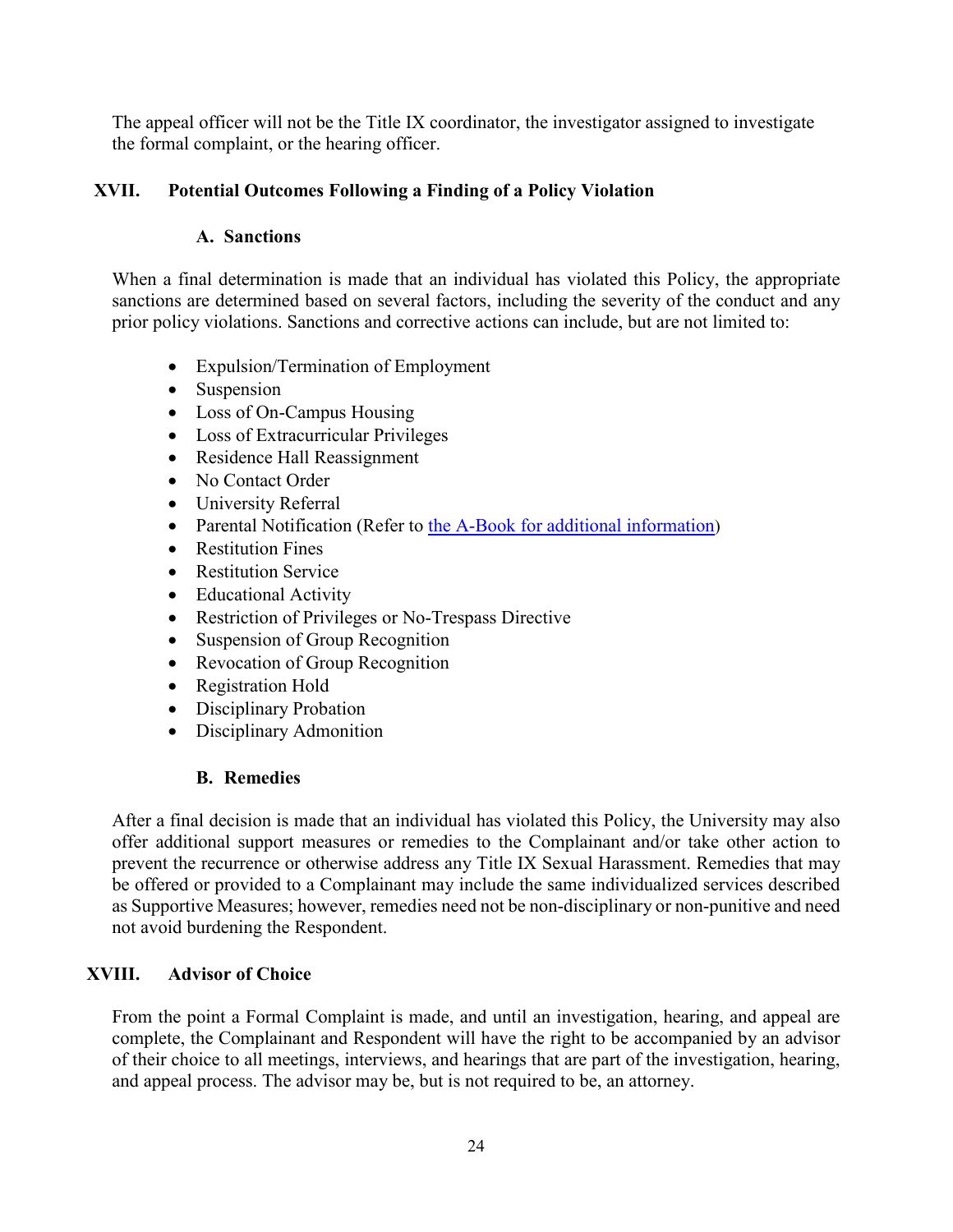Except for the questioning of witnesses during the hearing specified in "Hearing," the advisor is not permitted to communicate on behalf of a party, insist that communication flow through the advisor, or communicate with the University about the matter without the party being included in the communication. In the event a party's advisor of choice engages in material violation of the parameters specified in this Section and "Hearing," the University may preclude the advisor from further participation, in which case the party may select a new advisor of their choice.

In the event a party is not able to secure an advisor to attend the hearing specified in "Hearing," the University will provide the party an advisor, without fee or charge, who will conduct questioning on behalf of the party at the hearing. The University will have sole discretion to select the advisor it provides. The advisor the University provides may be, but is not required to be, an attorney.

The University is not required to provide a party with an advisor in any circumstance except where the party does not have an advisor present at the hearing specified in "Hearing."

# <span id="page-27-0"></span>**XIX. Treatment Records and Other Privileged Information**

During the investigation and hearing processes, the investigator and hearing officer, as the case may be, are not permitted to access, consider, disclose, permit questioning concerning, or otherwise use:

- A party's records that are made or maintained by a physician, psychiatrist, psychologist, or other recognized professional or paraprofessional acting in the professional or paraprofessional's capacity, or assisting in that capacity, and which are made and maintained in connection with the provision of treatment to the party; or
- Information or records protected from disclosure by any other legally recognized privilege, such as the attorney client privilege unless the University has obtained the party's voluntary, written consent to do so for the purposes of the investigation and hearing process.

Notwithstanding the foregoing, the investigator and/or hearing officer may not require, rely upon, or otherwise use questions or evidence that constitute or seek disclosure of, information protected under a legally recognized privilege, unless the person holding the privilege has waived the privilege.

### <span id="page-27-1"></span>**XX. Sexual History**

During the investigation and hearing processes, questioning regarding a Complainant's sexual predisposition or prior sexual behavior are not relevant, unless such questions and evidence about the Complainant's prior sexual behavior are offered to prove that someone other than the Respondent committed the conduct alleged, or if the questions and evidence concern specific incidents of the Complainant's prior sexual behavior with respect to the Respondent and are offered to prove consent.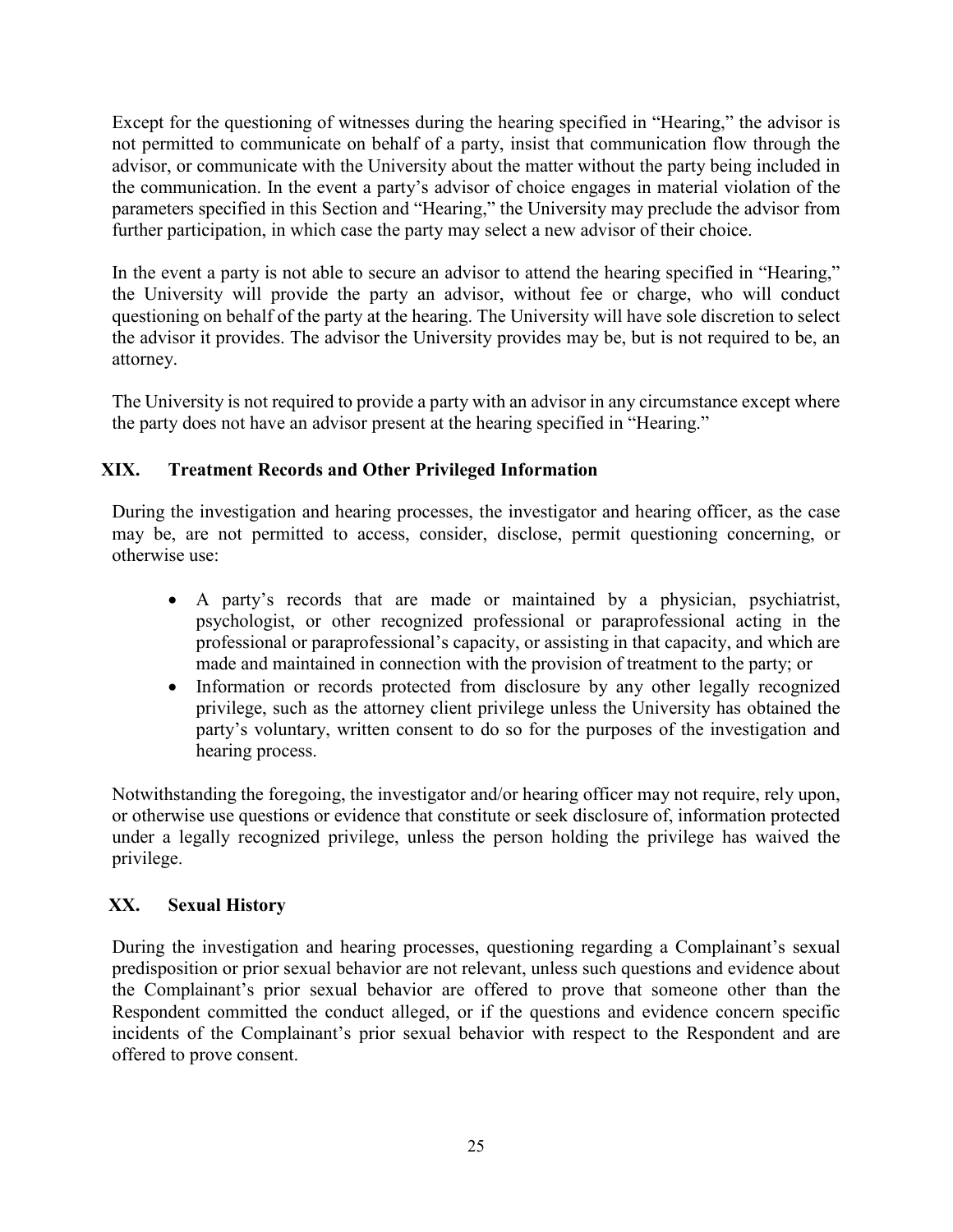### <span id="page-28-0"></span>**XXI. Informal Resolution**

At any time after the parties are provided written notice of the Formal Complaint as specified in "Notice of Formal Complaint" and before the completion of any appeal specified in "Appeal," the parties may voluntarily consent, with the Title IX Coordinator's approval, to engage in mediation, facilitated resolution, or other form of dispute resolution the goal of which is to enter into a final resolution resolving the allegations raised in the Formal Complaint by agreement of the parties.

The specific manner of any informal resolution process will be determined by the parties and the Title IX Coordinator, in consultation together. Prior to commencing the informal resolution process agreed upon, the Title IX Coordinator will transmit a written notice to the parties that:

- Describes the parameters and requirements of the informal resolution process to be utilized;
- Identifies the individual responsible for facilitating the informal resolution (who may be the Title IX Coordinator, another University official, or a suitable third-party);
- Explains the effect of participating in informal resolution and/or reaching a final resolution will have on a party's ability to resume the investigation and hearing of the allegations at issue in the Formal Complaint; and
- Explains any other consequence resulting from participation in the informal resolution process, including a description of records that will be generated, maintained, and/or shared.

After receiving the written notice specified in this paragraph, each party must voluntarily provide written consent to the Title IX Coordinator, before the informal resolution may commence.

During the pendency of the informal resolution process, the investigation and hearing processes that would otherwise occur are stayed and all related deadlines are suspended.

If the parties reach a resolution through the informal resolution process, and the Title IX Coordinator agrees that the resolution is not clearly unreasonable, the Title IX Coordinator will reduce the terms of the agreed resolution to writing and present the resolution to the parties for their written signature. Once both parties and the Title IX Coordinator sign the resolution, the resolution is final, and the allegations addressed by the resolution are considered resolved and will not be subject to further investigation, adjudication, remediation, or discipline by the University, except as otherwise provided in the resolution itself, absent a showing that a party induced the resolution by fraud, misrepresentation, or other misconduct or where required to avoid a manifest injustice to either party or to the University. Informal resolution pursuant to this Section is not subject to appeal.

A party may withdraw their consent to participate in informal resolution at any time before a resolution has been finalized.

Absent extension by the Title IX Coordinator, any informal resolution process must be completed within twenty-one (21) calendar days. If an informal resolution process does not result in a resolution within twenty-one (21) calendar days, and absent an extension, abeyance, or other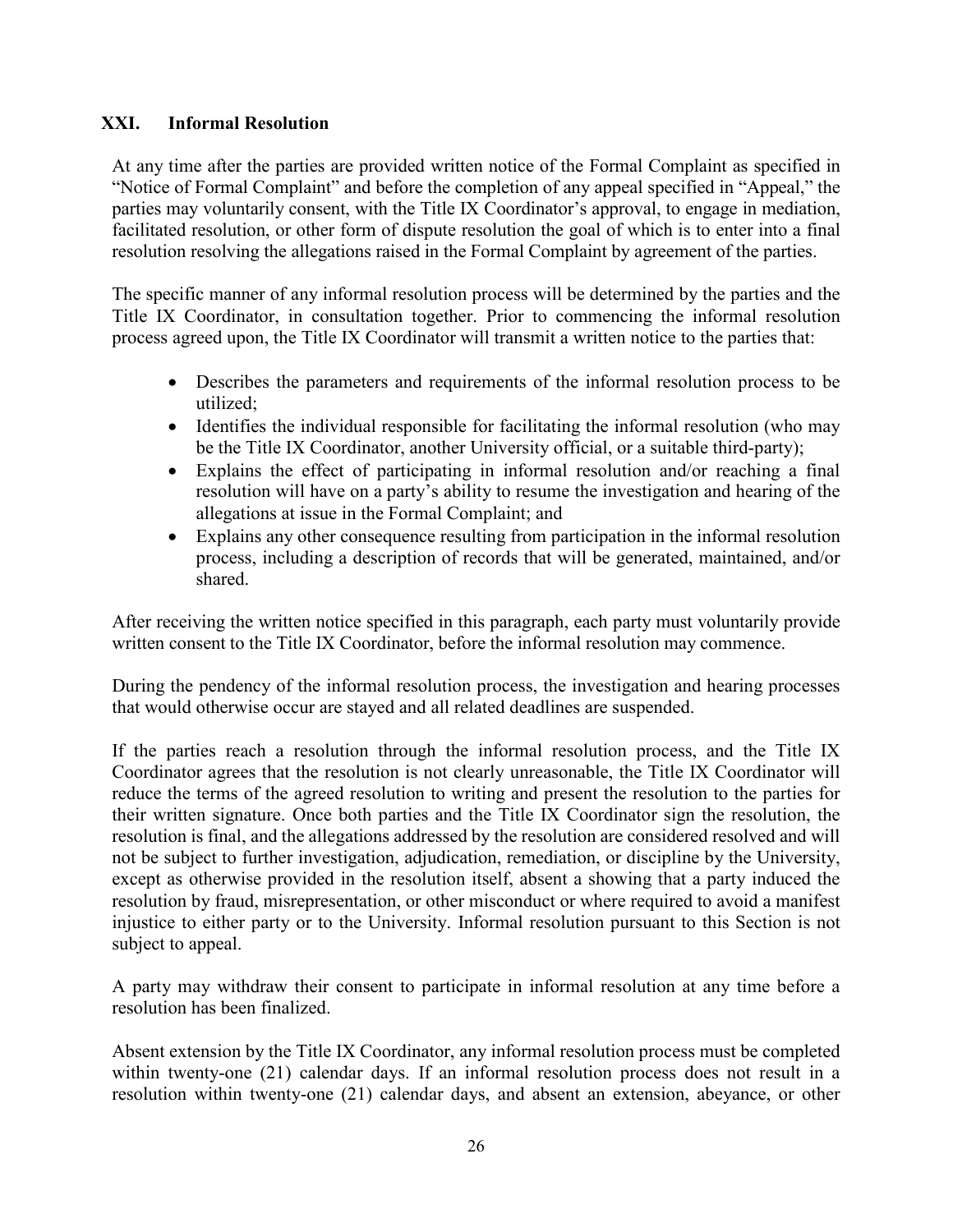contrary ruling by the Title IX Coordinator, the informal resolution process will be deemed terminated, and the Formal Complaint will be resolved pursuant to the investigation and hearing procedures. The Title IX Coordinator may adjust any time periods or deadlines in the investigation and/or hearing process that were suspended due to the informal resolution.

Other language in this Section notwithstanding, informal resolution will not be permitted if the Respondent is a non-student employee accused of committing Title IX Sexual Harassment against a student.

### <span id="page-29-0"></span>**XXII. Presumption of Non-Responsibility**

From the time a report or Formal Complaint is made, a Respondent is presumed not responsible for the alleged misconduct until a determination regarding responsibility is made final.

### **XXIII. Amnesty/Good Samaritan Policy**

<span id="page-29-1"></span>The welfare of students and employees in our community is of paramount importance, and the University encourages students and employees to offer help and assistance to others in need. The University recognizes that individuals sometimes might be hesitant to offer assistance to others for fear that they may get themselves in trouble (for example, a student who has been drinking underage might hesitate to make a report or to help take a victim of Sexual Assault, Domestic Violence, Dating Violence, or Stalking to the Office of Campus Public Safety because of the potential consequences for their own conduct). To encourage reporting, the University offers amnesty or limited immunity for students or employees who help others in need. A student or employee who makes a good faith report of Title IX Sexual Harassment that was directed at them or another person will not be subject to disciplinary action by the University for any violation of Aurora University's Code of Conduct, such as underage drinking, that is related to and revealed in the course of the Title IX Sexual Harassment report or investigation, unless the University determines that the violation was serious and/or places the health or safety of any other person at risk. The University may, however, pursue educational remedies regarding alcohol or other drugs with regard to an individual who makes such a good faith report.

### <span id="page-29-2"></span>**XXIV. Conflicts of Interest, Bias, and Procedural Complaints**

The Title IX Coordinator, investigator, hearing officer, appeals officer, and informal resolution facilitator will be free of any material conflicts of interest or material bias. Any party who believes one or more of these University officials has a material conflict of interest or material bias must raise the concern promptly so that the University may evaluate the concern and find a substitute, if appropriate. The parties will be notified of the identities of the decision maker and appeal reviewer for their proceeding before those individual(s) initiate contact with either party. The failure of a party to timely raise a concern of a conflict of interest or bias may result in a waiver of the issue for purposes of any appeal specified in "Appeal" or otherwise.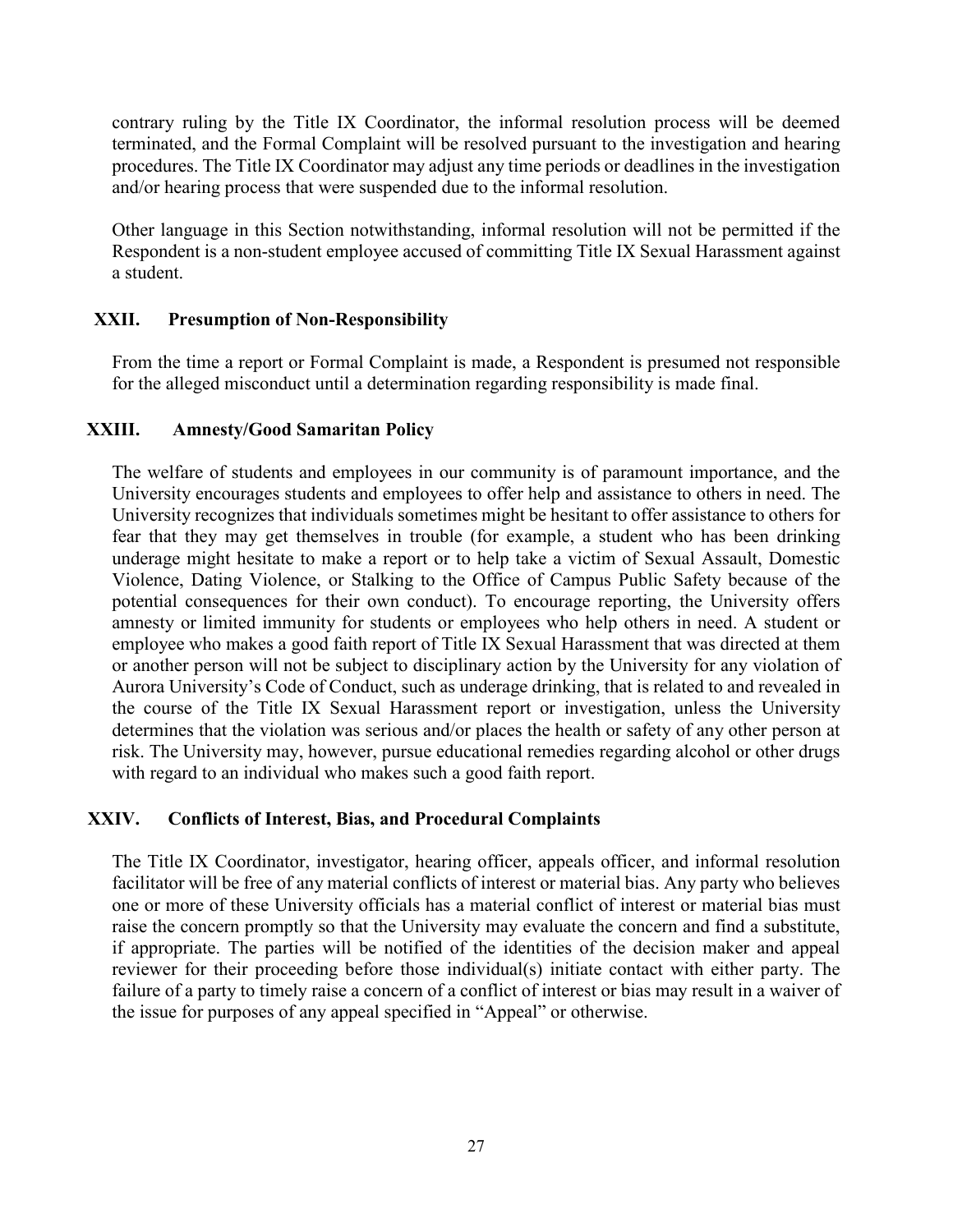### <span id="page-30-0"></span>**XXV. Objections Generally**

Parties are expected to raise any objections, concerns, or complaints about the investigation, adjudication, and appeals process in a prompt and timely manner so that the University may evaluate the matter and address it, if appropriate.

#### <span id="page-30-1"></span>**XXVI. Academic Freedom**

The University will construe and apply this Policy consistent with the principles of academic freedom, free speech, and the University's mission and core values.

#### <span id="page-30-2"></span>**XXVII. Recordings**

Wherever this Policy specifies that an audio or video recording will be made, the recording will be made only by the University and is considered property of the University, subject to any right of access that a party may have under this Policy, FERPA, and other applicable federal, state, or local laws. The surreptitious recording of any meeting, interview, hearing, or other interaction contemplated under this Policy is strictly prohibited. Any party who wishes to transcribe a hearing by use of a transcriptionist must seek pre-approval from the hearing officer.

#### <span id="page-30-3"></span>**XXVIII. Vendors, Contractors and Third Parties**

The University does business with various vendors, contractors, and other third-parties who are not students or employees of the University. Notwithstanding any rights that a given vendor, contractor, or third-party Respondent may have under this Policy, the University retains its right to limit any vendor, contractor, or third-party's access to campus for any reason. And the University retains all rights it enjoys by contract or law to terminate its relationship with any vendor, contractor, or third-party irrespective of any process or outcome under this Policy.

### <span id="page-30-4"></span>**XXIX. Bad Faith Complaints and False Information**

It is a violation of this Policy for any person to submit a report or Formal Complaint that the person knows, at the time the report or Formal Complaint is submitted, to be false or frivolous. It is also a violation of this Policy for any person to knowingly make a materially false statement during the course of an investigation, hearing, or appeal under this Policy. Violations of this Section are not subject to the investigation and hearing processes in this Policy; instead, they will be addressed under the Student Code of Conduct in the case of students and other University policies and standards, such as the Employee Handbook and Faculty Handbook, as applicable, for other persons.

### <span id="page-30-5"></span>**XXX. Retaliation**

It is a violation of this Policy to engage in Retaliation. The University retains discretion to consolidate investigations of alleged Retaliation associated with a Formal Complaint of Title IX Sexual Harassment with disciplinary proceedings outlined in the Student Handbook, Employee Handbook, Faculty Handbook, or other University policies or rules.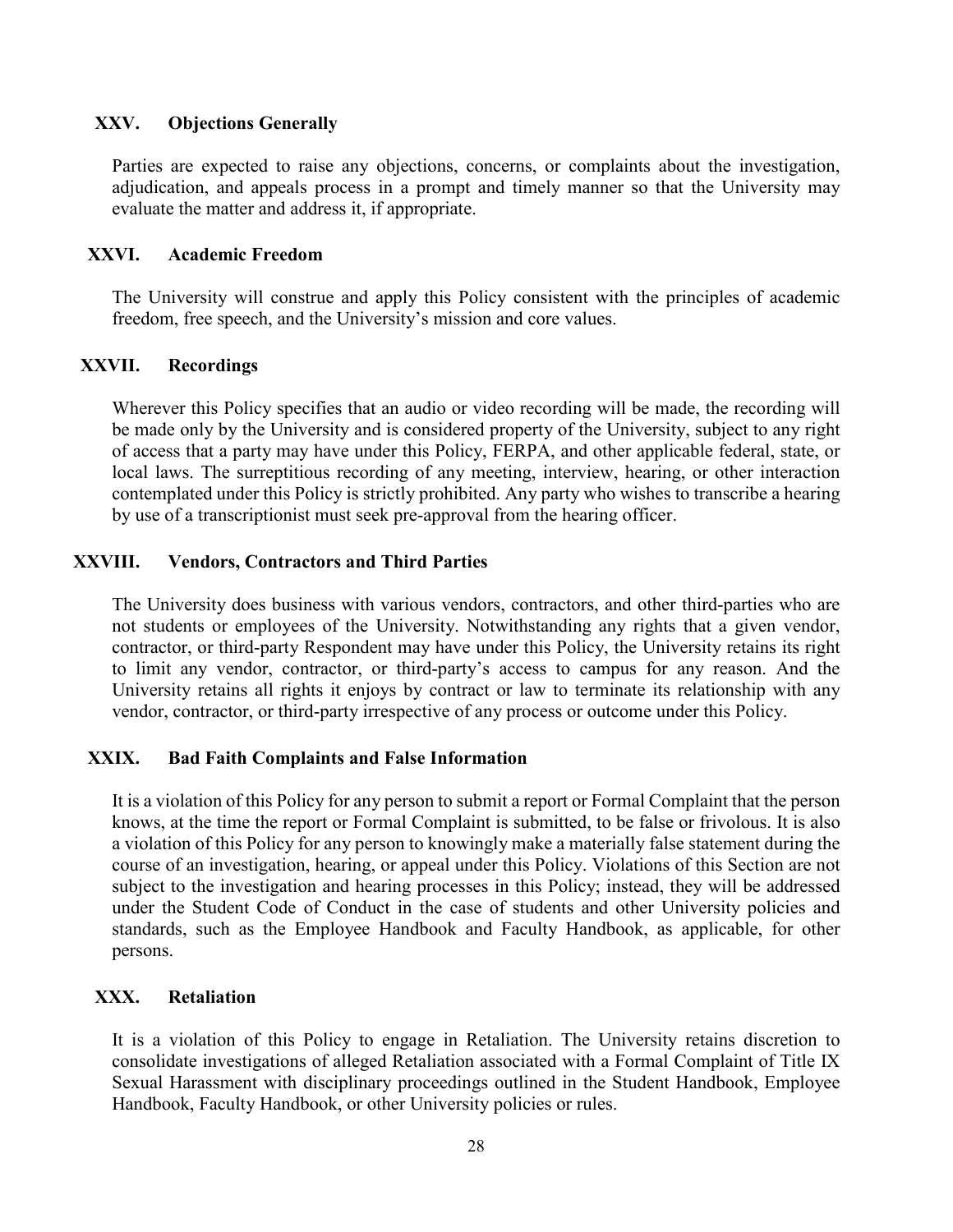Individuals found to have engaged in Retaliation under this Policy, may be subject to disciplinary action that may include, but is not limited to, the sanctions set forth in "Sanctions," up to and including exclusion, expulsion, or dismissal from the University, and termination of employment, including revocation of tenure.

### <span id="page-31-0"></span>**XXXI. Confidentiality**

The University will keep confidential the identity of any individual who has made a report or Formal Complaint of Title IX Sexual Harassment or Retaliation, including any Complainant, the identity of any individual who has been reported to be a perpetrator of Title IX Sexual Harassment or Retaliation, including any Respondent, and the identity of any witness. The University will also maintain the confidentiality of its various records generated in response to reports and Formal Complaints, including, but not limited to, information concerning Supportive Measures, notices, investigation materials, hearing records, and appeal records. Notwithstanding the foregoing, the University may reveal the identity of any person or the contents of any record if permitted by FERPA, if necessary to carry out the University's obligations under Title IX and its implementing regulations including the conduct of any investigation, hearing, or appeal under this Policy or any subsequent judicial proceeding, or as otherwise required by law. Further, notwithstanding the University's general obligation to maintain confidentiality as specified herein, the parties to a report or Formal Complaint will be given access to investigation and hearing materials in the circumstances specified in this Policy.

While the University will maintain confidentiality as specified in this Section, the University will not limit the ability of the parties to discuss the allegations at issue in a particular case. Parties are advised, however, that the manner in which they communicate about, or discuss a particular case, may constitute Title IX Sexual Harassment or Retaliation in certain circumstances and be subject to discipline pursuant to the processes specified in this Policy.

Note that certain types of Title IX Sexual Harassment are considered crimes for which the University must disclose crime statistics in its Annual Security Report that is provided to the campus community and available to the public. These disclosures will be made without including personally identifying information.

### <span id="page-31-1"></span>**XXXII. Other Alleged Violations**

Alleged conduct not covered by this Policy will be subject to review under the Student Code of Conduct for students, the Faculty Handbook for faculty, or other University policies and standards for students and employees.

### <span id="page-31-2"></span>**XXXIII. Signatures and Form of Consent**

For purposes of this Policy, either a physical signature or digital signature will be sufficient to satisfy any obligation that a document be signed. Where this Policy provides that written consent must be provided, consent in either physical or electronic form, containing a physical or digital signature, as the case may be, will suffice.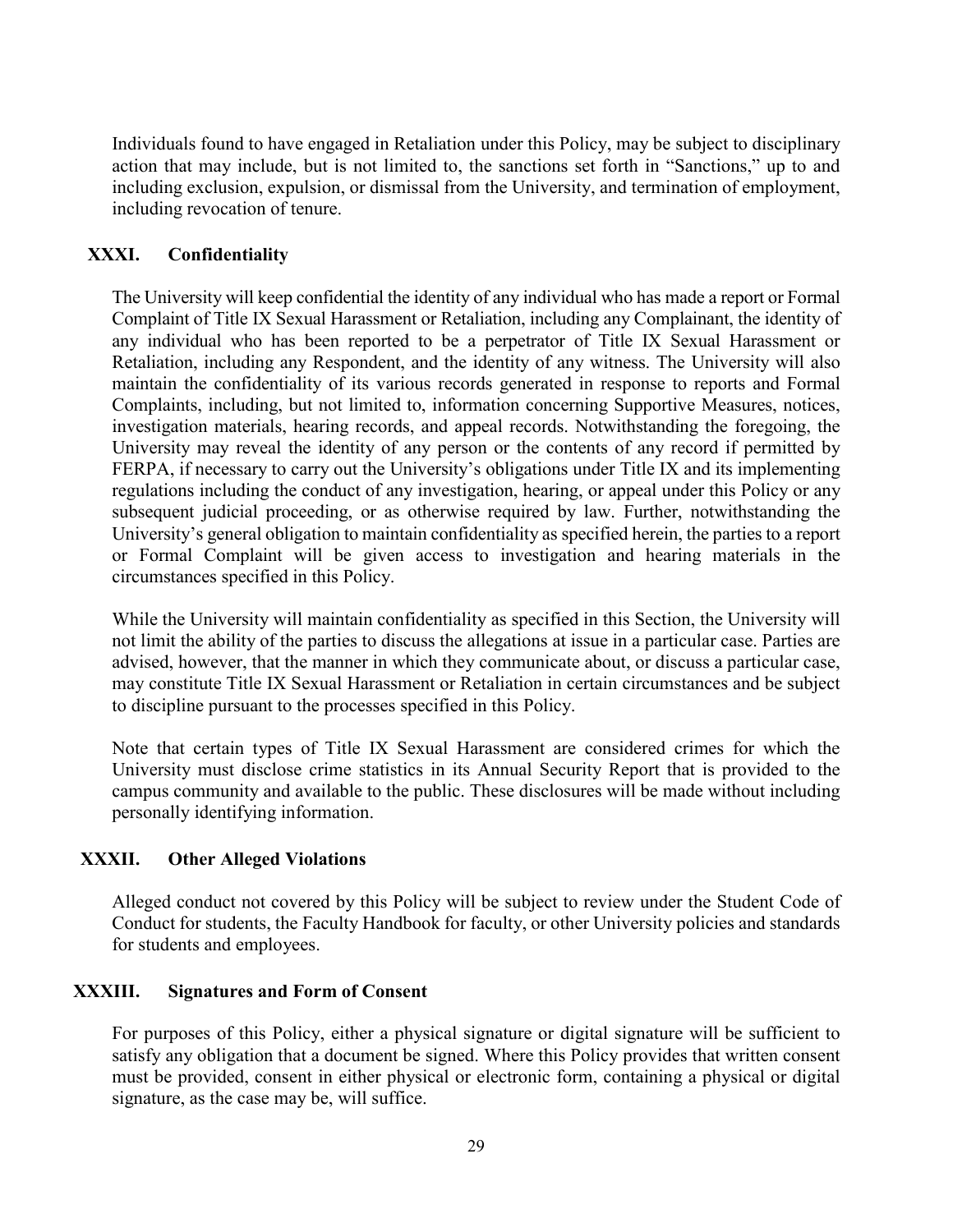### <span id="page-32-0"></span>**XXXIV. Deadlines, Time, Notices, and Method of Transmittal**

Where this Policy specifies a period of days by which some act must be performed, the following method of calculation applies:

- Exclude the day of the event that triggers the period;
- Count every day, including intermediate Saturdays, Sundays, and legal holidays recognized by the federal government;
- Include the last day of the period until 5:00 p.m. central time, but if the last day is a Saturday, Sunday, or legal holiday recognized by the federal government, the period continues to run until 5:00 p.m. central time on the next day that is not a Saturday, Sunday, or legal holiday recognized by the federal government.

All deadlines and other time periods specified in this Policy are subject to modification by the University where, in the University's sole discretion, good cause exists. Good cause may include, but is not limited to, the unavailability of parties or witnesses; the complexities of a given case; extended holidays or closures; sickness of the investigator, adjudicator, or the parties; the need to consult with the University's legal counsel; unforeseen weather events; and the like.

Any party who wishes to seek an extension of any deadline or other time period may do so by filing a request with the investigator, hearing officer, appeal officer, or Title IX Coordinator, as the case may be, depending on the phase of the process. Such request must state the extension sought and explain what good cause exists for the requested extension. Whether to grant such a requested extension will be in the sole discretion of the University.

The parties will be provided written notice of the modification of any deadline or time period specified in this Policy, along with the reasons for the modification.

Unless otherwise specified in this Policy, the default method of transmission for all notices, reports, responses, and other forms of communication specified in this Policy will be email using University email addresses.

A party is deemed to have received notice upon transmittal of an email to their University email address.

In the event notice is provided by mail, a party will be deemed to have received notice five (5) calendar days after the notice in question is postmarked.

Any notice inviting or requiring a party or witness to attend a meeting, interview, or hearing will be provided with sufficient time for the party to prepare for the meeting, interview, or hearing as the case may be, and will include relevant details such as the date, time, location, purpose, and participants. Unless a specific number of days is specified elsewhere in this Policy, the sufficient time to be provided will be determined in the sole discretion of the University, considering all the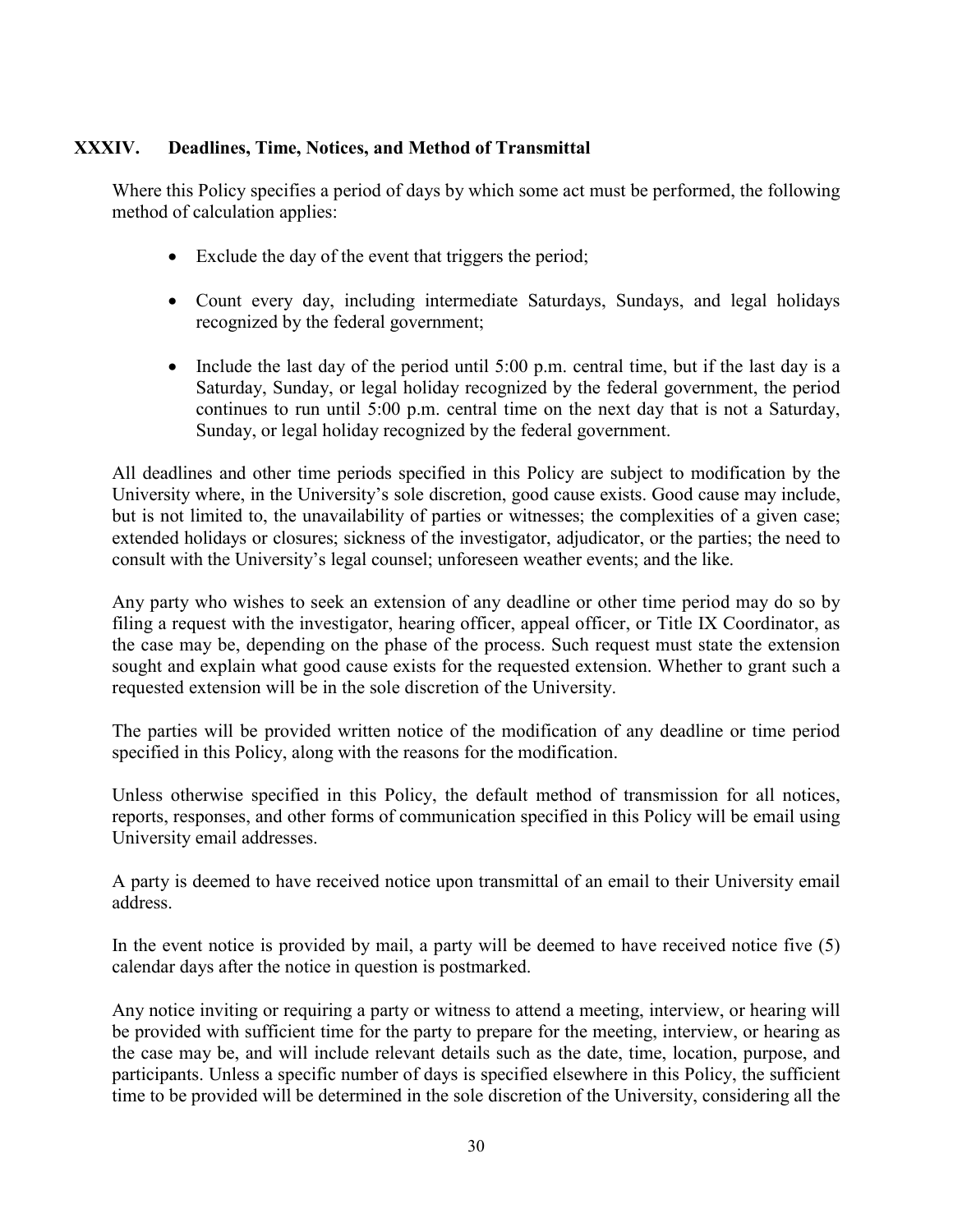facts and circumstances, including, but not limited to, the nature of the meeting, interview, or hearing; the nature and complexity of the allegations at issue; the schedules of relevant University officials; approaching holidays or closures; and the number and length of extensions already granted.

### <span id="page-33-0"></span>**XXXV. Other Forms of Discrimination**

This Policy applies only to Title IX Sexual Harassment as defined herein. Complaints of other forms of sex discrimination or sexual misconduct are governed by the University's Policy Prohibiting Discrimination, Sexual Misconduct, and Interpersonal Violence.

### <span id="page-33-1"></span>**XXXVI. Outside Appointments, Dual Appointments, Delegations, and Coordination**

The University retains discretion to retain and appoint suitably qualified persons who are not University employees to fulfill any function of the University under this Policy, including, but not limited to, the investigator, hearing officer, informal resolution officer, and/or appeals officer.

The University also retains discretion to appoint two or more persons to jointly fulfill the role of investigator, hearing officer, informal resolution officer, and/or appeals officer.

The functions assigned to a given University official under this Policy, including but not limited to the functions assigned to the Title IX Coordinator, investigator, hearing officer, informal resolution officer, and appeals officer, may, in the University's discretion, be delegated by such University official to any suitably qualified individual and such delegation may be recalled by the University at any time.

When a non-student employee is the respondent, the Title IX Coordinator will coordinate throughout the grievance process with the Director of Human Resources as appropriate.

### <span id="page-33-2"></span>**XXXVII. Training and Education**

The University will ensure that University officials acting under this Policy, including but not limited to the Title IX Coordinator, investigators, hearing officers, informal resolution facilitators, University provided advisors, and appeals officers, receive training in compliance with 34 C.F.R. § 106.45(b)(1)(iii), the Illinois Preventing Sexual Violence in Higher Education Act, and any other applicable federal or state law.

The University will also provide education to students and employees on issues relating to Title IX Sexual Harassment and the University's policies and procedures that complies with the Illinois Preventing Sexual Violence in Higher Education Act and any other applicable federal or state law.

### **XXXVIII. Recordkeeping**

<span id="page-33-3"></span>The University will retain those records specified in 34 C.F.R. § 106.45(b)(10) for a period of seven years after which point in time they may be destroyed, or continue to be retained, in the University's sole discretion. The records specified in 34 C.F.R. § 106.45(b)(10) will be made